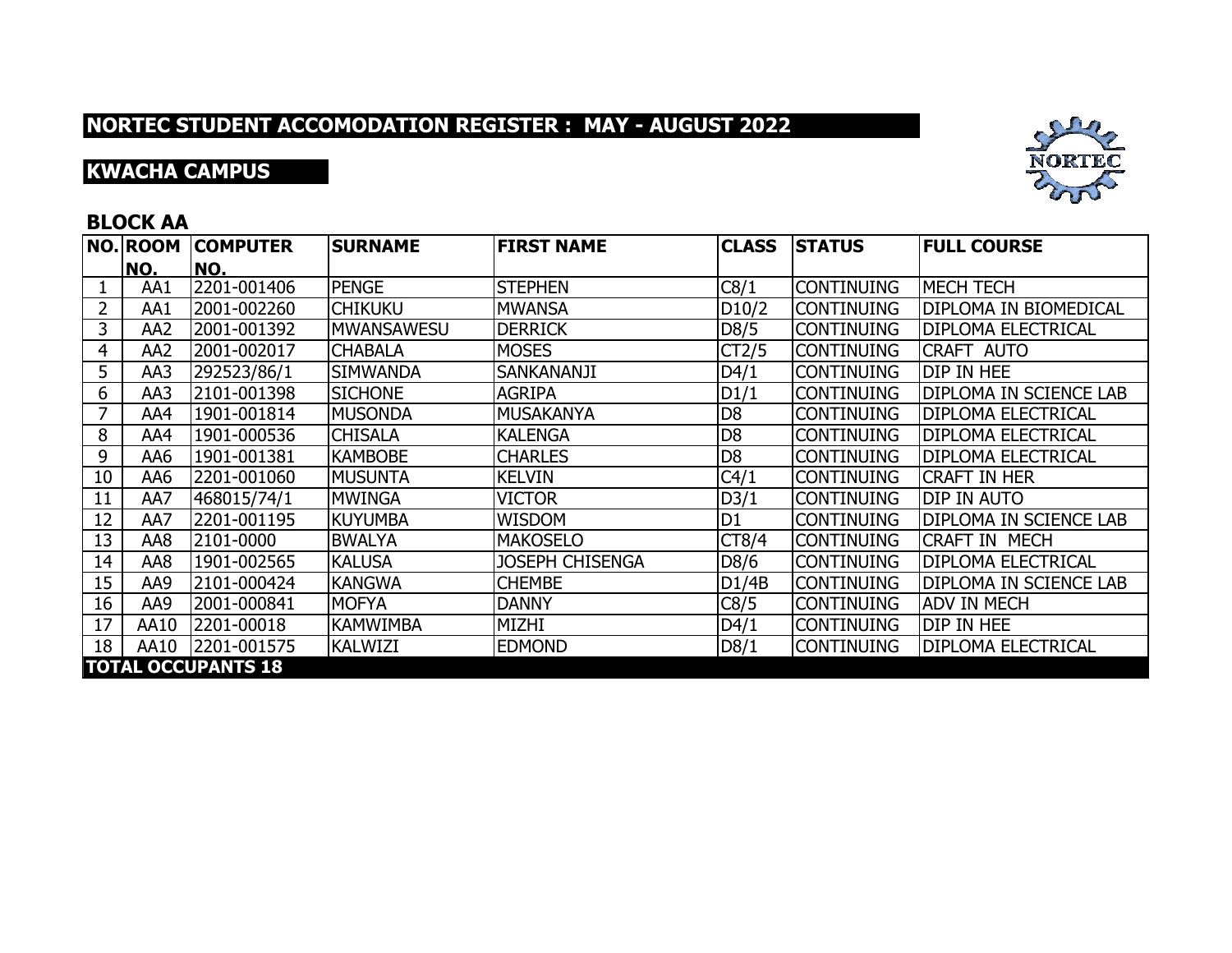## **KWACHA CAMPUS**



### **BLOCK BB**

|    | <b>NO. ROOM</b>  | <b>COMPUTER</b>           | <b>SURNAME</b>    | <b>FIRST NAME</b> | <b>CLASS</b>    | <b>STATUS</b>     | <b>FULL COURSE</b>           |
|----|------------------|---------------------------|-------------------|-------------------|-----------------|-------------------|------------------------------|
|    | NO.              | NO.                       |                   |                   |                 |                   |                              |
|    | BB1              | 2201-002596               | <b>MHANGO</b>     | <b>WEZY</b>       | D3/1            | <b>CONTINUING</b> | <b>DIP IN AUTO</b>           |
| 2  | BB1              | 2201-000186               | <b>MAENDEENDE</b> | <b>PATSON</b>     | D4/1            | <b>CONTINUING</b> | DIP IN HEE                   |
| 3  | BB <sub>2</sub>  | 2001-001377               | <b>TRYSON</b>     | <b>TEMBO</b>      | CT <sub>8</sub> | <b>CONTINUING</b> | <b>CRAFT IN MECH FITTING</b> |
| 4  | BB <sub>2</sub>  | 2101-002502               | <b>ZIMBA</b>      | <b>MICHEAL</b>    | D10/1           | <b>CONTINUING</b> | <b>DIPLOMA IN BIOMED</b>     |
| 5  | BB3              | 2201-001754               | MUKIMBA           | <b>VICTOR</b>     | CT4/1           | <b>CONTINUING</b> | <b>CERT IN HER</b>           |
| 6  | BB <sub>3</sub>  | 2201-002557               | <b>MWAMBA</b>     | <b>GABRIEL</b>    | C4/             | <b>CONTINUING</b> | <b>ADV IN HER</b>            |
| 7  | BB4              | 1901-000162               | <b>SICHONE</b>    | <b>LAZAROUS</b>   | D6/7            | <b>CONTINUING</b> | idip in Mech                 |
| 8  | BB4              | 2201-002101               | <b>SICHONE</b>    | <b>KAZEMBE</b>    | CT4/1           | <b>CONTINUING</b> | <b>CRAFT IN HER</b>          |
| 9  | BB <sub>6</sub>  | 2201-000879               | <b>CHIPANTA</b>   | <b>BRIAN</b>      | C8/1            | <b>CONTINUING</b> | <b>ADV IN MECH</b>           |
| 10 | BB <sub>6</sub>  | 1901-001052               | <b>MAKUNGU</b>    | <b>JOSHUA</b>     | D8/6D           | <b>CONTINUING</b> | <b>DIPLOMA IN ELECTRICAL</b> |
| 11 | BB7              | 1901-000311               | <b>KALUNGA</b>    | <b>EMANNUEL</b>   | D8/6D           | <b>CONTINUING</b> | DIPLOMA IN ELECTRICAL        |
| 12 | BB7              | 2101-001062               | <b>WABULAMBO</b>  | <b>SAIDY</b>      | D8/3            | <b>CONTINUING</b> | <b>DIPLOMA ELECTRICAL</b>    |
| 13 | BB8              | 2001-002148               | MUBANGA           | <b>MUSUNKA</b>    | D8/4            | <b>CONTINUING</b> | <b>DIPLOMA ELECTRICAL</b>    |
| 14 | BB8              | 1901-000311               | <b>KALUNGA</b>    | <b>EMMANUEL</b>   | D <sub>8</sub>  | <b>CONTINUING</b> | <b>DIPLOMA ELECTRICAL</b>    |
| 15 | BB <sub>9</sub>  | 2201-002533               | <b>MSYSIA</b>     | <b>PATSON</b>     | D <sub>4</sub>  | <b>CONTINUING</b> | DIP IN HEE                   |
| 16 | BB <sub>9</sub>  | 1901-002191               | MULENGA           | <b>BERNARD</b>    | D8/7            | <b>CONTINUING</b> | ICRAFT IN ELECTRICAL         |
| 17 | <b>BB10</b>      | 2101-00885                | <b>KAONGA</b>     | LOTTIE            | D4/4            | <b>CONTINUING</b> | <b>DIPLOMA IN HEE</b>        |
| 18 | BB <sub>10</sub> | 2001-0001481              | <b>MAMBWE</b>     | <b>ROBERT</b>     | C4/6A           | <b>CONTINUING</b> | <b>ADV IN HER</b>            |
|    |                  | <b>TOTAL OCCUPANTS 18</b> |                   |                   |                 |                   |                              |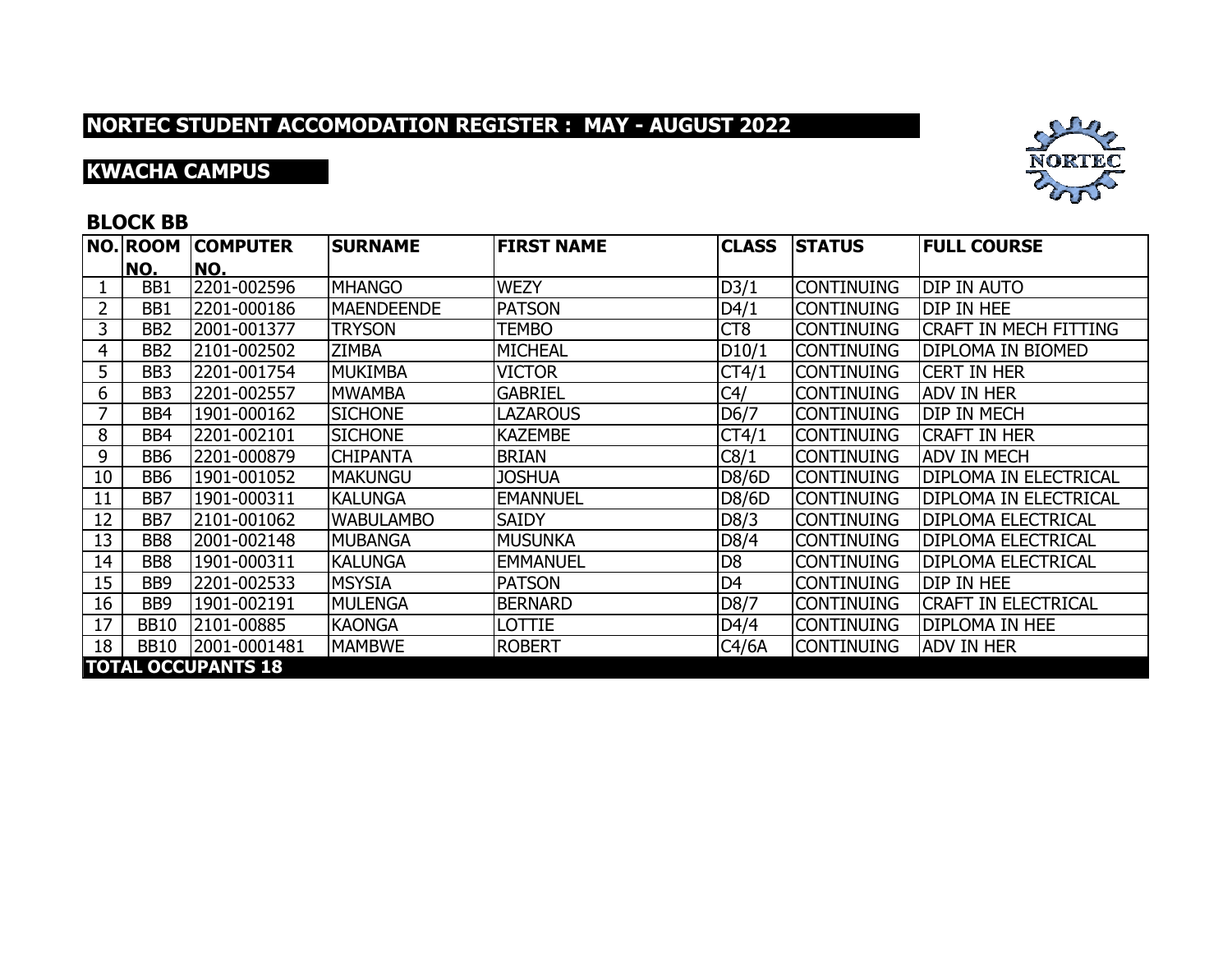## **KWACHA CAMPUS**



### **BLOCK CC**

|    | <b>NO. ROOM</b> | <b>COMPUTER</b>           | <b>SURNAME</b>  | <b>FIRST NAME</b>    | <b>CLASS</b>    | <b>STATUS</b>     | <b>FULL COURSE</b>            |
|----|-----------------|---------------------------|-----------------|----------------------|-----------------|-------------------|-------------------------------|
|    | NO.             | NO.                       |                 |                      |                 |                   |                               |
|    | CC1             | 2001-002010               | <b>MWALE</b>    | <b>DANNY</b>         | D3/4            | <b>CONTINUING</b> | <b>DIP IN AUTO</b>            |
| 2  | CC1             | 2001-002000               | <b>ZIMBA</b>    | <b>EMMANUEL</b>      | D3/4            | <b>CONTINUING</b> | DIP IN AUTO                   |
| 3  | CC <sub>2</sub> | 2101-000148               | <b>MTONGA</b>   | <b>CAUSIGNANT</b>    | D2/1            | <b>CONTINUING</b> | DIPLOMA IN PROD MGT           |
| 4  | CC <sub>2</sub> | 2201-001660               | <b>CHANDULA</b> | <b>INNOCENT MIKE</b> | C7/1            | <b>CONTINUING</b> | <b>COMP SYSTEMS</b>           |
| 5  | CC <sub>3</sub> | 2101-000059               | <b>MASHEBE</b>  | <b>FRANCIS</b>       | D1/2            | <b>CONTINUING</b> | <b>DIPLOMA IN SCIENCE LAB</b> |
| 6  | CC <sub>3</sub> | 2201-000112               | <b>MWASANU</b>  | <b>BALAKA</b>        | D8/1            | <b>CONTINUING</b> | DIPLOMA IN ELECTRICAL         |
| 7  | CC <sub>4</sub> | 1901-002404               | <b>CHIMWE</b>   | <b>KALUMBA</b>       | D1/7            | <b>CONTINUING</b> | DIPLOMA IN SCIENCE LAB        |
| 8  | CC <sub>4</sub> | 2201-002223               | <b>CHEELO</b>   | <b>BILLY</b>         | D4/1            | <b>CONTINUING</b> | <b>DIPLOMA IN HEE</b>         |
| 9  | CC <sub>6</sub> | 282861/81/1               | <b>CHAPUSHA</b> | <b>JACKSON</b>       | D10/1           | <b>CONTINUING</b> | <b>DIPLOMA IN BIOMED</b>      |
| 10 | CC <sub>6</sub> | 2001-001113               | <b>LWANDO</b>   | <b>RONALD</b>        | D3/4            | <b>CONTINUING</b> | <b>DIPLOMA IN HEE</b>         |
| 11 | CC7             | 2101-001292               | <b>MWAMBA</b>   | <b>NYAENDE</b>       | C8/4            | <b>CONTINUING</b> | <b>ADV CERT IN MECH</b>       |
| 12 | CC7             | 1901-002791               | <b>MVULA</b>    | <b>ELISHA</b>        | D <sub>10</sub> | <b>CONTINUING</b> | DIPLOMA IN BIOMEDICAL         |
| 13 | CC <sub>8</sub> | 2001-001875               | <b>SINYINZA</b> | <b>SYDNEY</b>        | CT6/3           | <b>CONTINUING</b> | <b>CRAFT IN ELECTRICAL</b>    |
| 14 | CC <sub>8</sub> | 2201-002005               | <b>MWEWA</b>    | <b>JONATHAN</b>      | D2/1            | <b>CONTINUING</b> | DIP IN PRODUCTION MGT         |
| 15 | CC <sub>9</sub> | 2201-002289               | <b>KUNDA</b>    | <b>SAKENI</b>        | D1/1            | <b>CONTINUING</b> | DIPLOMA IN ELECTRICAL         |
| 16 | CC <sub>9</sub> | 1901-001445               | Yulu            | <b>FURGUS</b>        | D8/6            | <b>CONTINUING</b> | <b>DIPLOMA ELECTRICAL</b>     |
| 17 | CC10            | 2201-002838               | <b>PENGWE</b>   | <b>ELLIOT</b>        | C8/1            | <b>CONTINUING</b> | <b>ADV IN MECH ENG</b>        |
| 18 | CC10            | 2201-003157               | <b>MAKUNGU</b>  | <b>KENNY</b>         | CT8/1           | <b>CONTINUING</b> | <b>CRAFT IN MECH</b>          |
|    |                 | <b>TOTAL OCCUPANTS 18</b> |                 |                      |                 |                   |                               |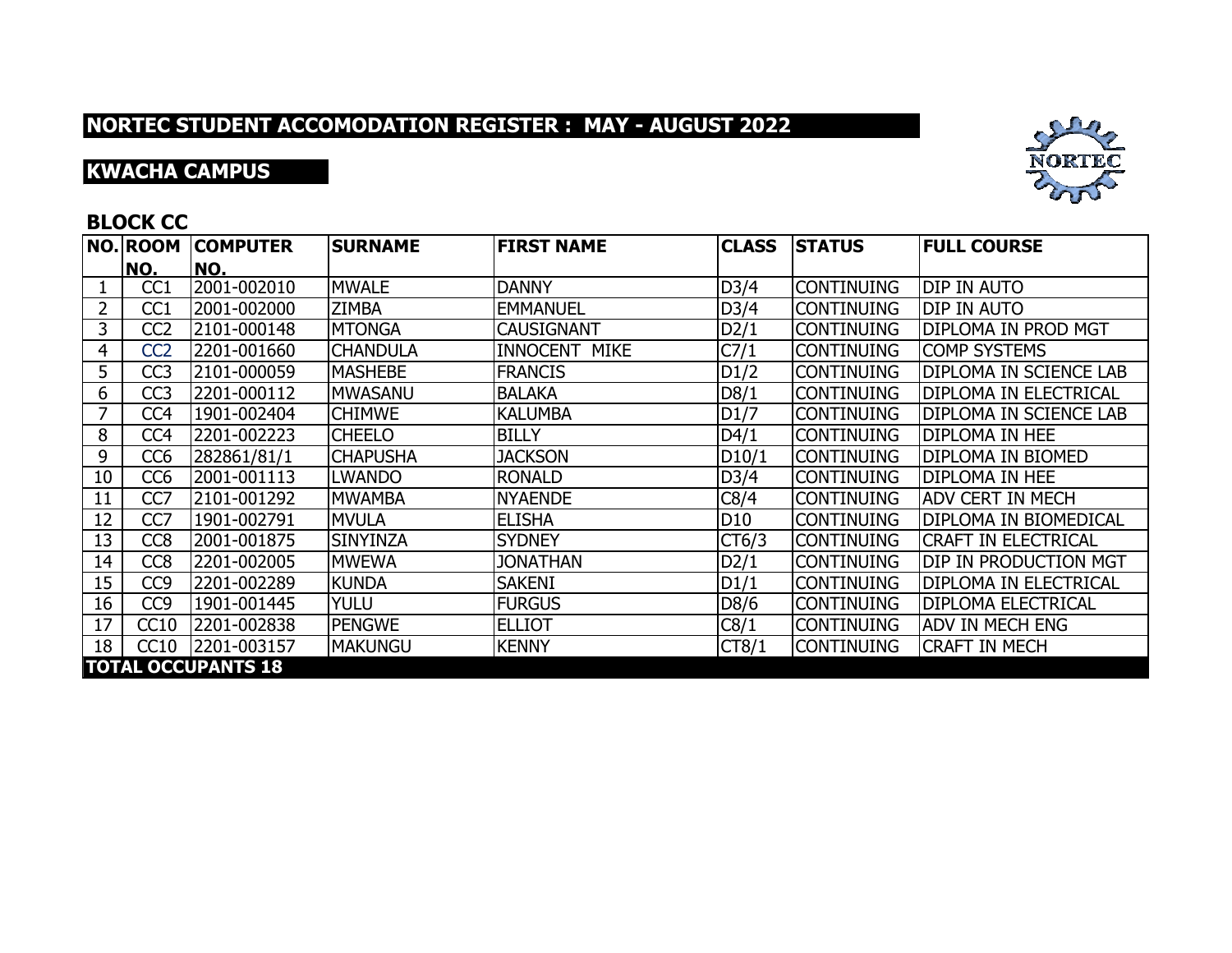## **KWACHA CAMPUS**



### **BLOCK DD**

|    | NO. ROOM                    | <b>COMPUTER</b>           | <b>SURNAME</b> | <b>FIRST NAME</b>    | <b>CLASS</b>       | <b>STATUS</b>     | <b>FULL COURSE</b>            |
|----|-----------------------------|---------------------------|----------------|----------------------|--------------------|-------------------|-------------------------------|
|    | NO.                         | NO.                       |                |                      |                    |                   |                               |
|    | DD1                         | 362001/66/1               | <b>NYONDA</b>  | <b>ORRY</b>          | D4/1               | <b>CONTINUING</b> | <b>DIP IN HEE</b>             |
| 2  | DD <sub>1</sub>             | 2201-003058               | <b>CHIBEKA</b> | <b>CHANDA ELISHA</b> | D4/1               | <b>CONTINUING</b> | <b>DIP IN HEE</b>             |
| 3  | D <sub>D</sub> <sub>2</sub> | 2101-000437               | <b>CHONDE</b>  | <b>WISDOM</b>        | D1/2G              | <b>CONTINUING</b> | <b>DIPLOMA IN SCIENCE LAB</b> |
| 4  | D <sub>D</sub> <sub>2</sub> | 4427683/53/1              | <b>MHANGO</b>  | <b>WILSON</b>        | C4/1               | <b>CONTINUING</b> | <b>ADV IN HER</b>             |
| 5  | DD <sub>3</sub>             | 2201-000338               | <b>BWALYA</b>  | <b>PASCAL</b>        | C8/1               | <b>CONTINUING</b> | <b>MECH TECH</b>              |
| 6  | DD <sub>3</sub>             | 2101-002471               | PHIRI          | <b>SELEMAN</b>       | D10/2A             | <b>CONTINUING</b> | DIPLOMA IN BIOMEDICAL         |
| 7  | DD4                         | 1901-000776               | <b>MUTOFWE</b> | <b>CHANSA</b>        | D8/8               | <b>CONTINUING</b> | <b>DIPLOMA IN ELECTRICAL</b>  |
| 8  | DD4                         | 2001-000468               | <b>KANGWA</b>  | <b>CHILESHE</b>      | C4/4               | <b>CONTINUING</b> | <b>HER TECHNICIAN</b>         |
| 9  | DD <sub>6</sub>             | 2101-000240               | <b>PHIRI</b>   | <b>KELVIN</b>        | D8/3D              | <b>CONTINUING</b> | <b>DIPLOMA IN ELECTRICAL</b>  |
| 10 | DD <sub>6</sub>             | 1901-00871                | <b>MUKUKA</b>  | <b>FELIX</b>         | D8/7               | <b>CONTINUING</b> | <b>DIPLOMA IN ELECTRICAL</b>  |
| 11 | D <sub>D</sub>              | 2201-001511               | <b>MUSENGA</b> | <b>MUSENGA</b>       | CT4/1              | <b>CONTINUING</b> | <b>CRAFT CERT IN HER</b>      |
| 12 | DD <sub>7</sub>             | 2101-001055               | <b>CHITI</b>   | <b>EMMANUEL</b>      | D8/3D              | <b>CONTINUING</b> | <b>DIPLOMA IN ELECTRICAL</b>  |
| 13 | D <sub>D</sub> <sub>8</sub> | 2201-000012               | <b>CHASAYA</b> | <b>EVARISTO</b>      | D8/7               | <b>CONTINUING</b> | <b>DIPLOMA IN ELECTRICAL</b>  |
| 14 | D <sub>D</sub> <sub>8</sub> | 2201-001913               | TEMBO          | <b>ANDREW</b>        | D8/1               | <b>CONTINUING</b> | <b>DIPLOMA IN ELECTRICAL</b>  |
| 15 | D <sub>D</sub> <sub>9</sub> | 2101-002479               | <b>SINGWA</b>  | lukundo C            | D <sub>10</sub>    | <b>CONTINUING</b> | DIPLOMA IN BIOMEDICAL         |
| 16 | D <sub>D</sub> <sub>9</sub> | 1901-000974               | <b>MANGAMO</b> | <b>PATRICK</b>       | D8/6               | <b>CONTINUING</b> | <b>DIPLOMA IN ELECTRICAL</b>  |
| 17 | <b>DD10</b>                 | 2001-002201               | LUBINDA        | <b>THOMAS</b>        | D <sub>10</sub> /5 | <b>CONTINUING</b> | DIPLOMA IN BIOMEDICAL         |
| 18 | DD <sub>10</sub>            | 2001-001068               | <b>MULINGA</b> | <b>ROY</b>           | D8/2               | <b>CONTINUING</b> | <b>DIPLOMA IN ELECTRICAL</b>  |
|    |                             | <b>TOTAL OCCUPANTS 18</b> |                |                      |                    |                   |                               |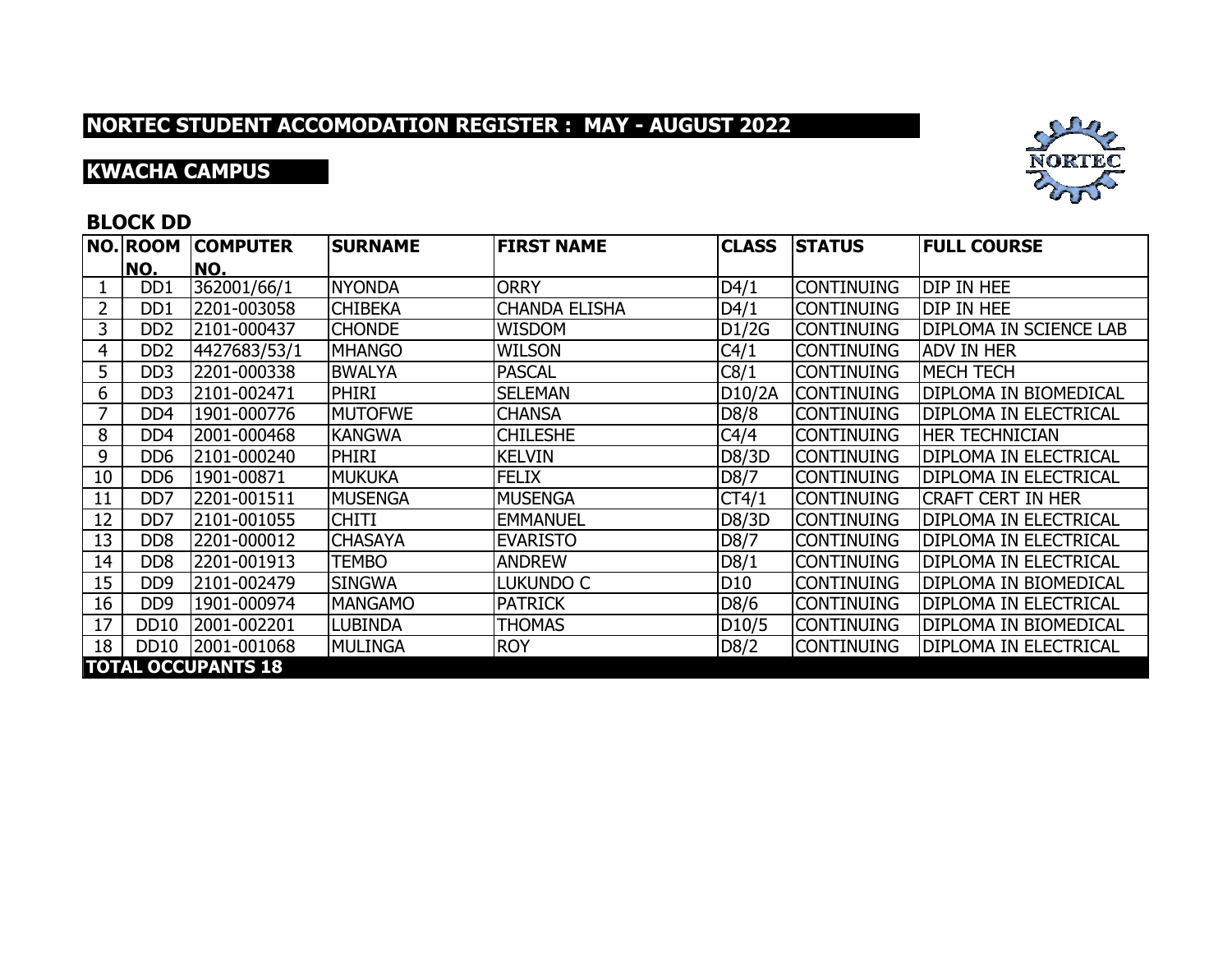## **KWACHA CAMPUS**



### **BLOCK EE**

|    | <b>NO.ROOM</b>            | <b>COMPUTER</b> | <b>SURNAME</b>      | <b>FIRST NAME</b> | <b>CLASS</b>      | <b>STATUS</b>     | <b>FULL COURSE</b>        |  |  |  |  |
|----|---------------------------|-----------------|---------------------|-------------------|-------------------|-------------------|---------------------------|--|--|--|--|
|    | NO.                       | NO.             |                     |                   |                   |                   |                           |  |  |  |  |
|    | EE1                       | 1901-000167     | <b>BANDA</b>        | <b>FRED</b>       | D <sub>6</sub> /7 | <b>CONTINUING</b> | <b>DIP IN MECH</b>        |  |  |  |  |
| 2  | EE1                       | 2101-001142     | <b>SUNGA</b>        | <b>SAVIOUR</b>    | D8/3              | <b>CONTINUING</b> | <b>DIPLOMA ELECTRICAL</b> |  |  |  |  |
| 3  | EE <sub>2</sub>           | 1901-002097     | <b>CHABALA</b>      | <b>FRIDAY</b>     | D1/7              | <b>CONTINUING</b> | <b>SCIENCE LAB TECH</b>   |  |  |  |  |
| 4  | EE <sub>2</sub>           | 2101-001636     | <b>MWEWA</b>        | <b>MOSES</b>      | CT4/3             | <b>CONTINUING</b> | <b>HER CRAFT</b>          |  |  |  |  |
| 5  | EE3                       | 1901-000434     | <b>BOWA</b>         | <b>BRILLIANT</b>  | D8/               | <b>CONTINUING</b> | <b>DIPLOMA ELECTRICAL</b> |  |  |  |  |
| 6  | EE3                       | 2001-000719     | <b>NKHATA</b>       | <b>BONGANI</b>    | D1/2G             | <b>CONTINUING</b> | <b>SCIENCE LAB TECH</b>   |  |  |  |  |
| 7  | EE4                       | 1901-000498     | <b>CHISANGA</b>     | <b>KUNDA</b>      | D1/7              | <b>CONTINUING</b> | <b>SCIENCE LAB TECH</b>   |  |  |  |  |
| 8  | EE4                       | 1901-002185     | <b>MWABA</b>        | <b>CLIFORD</b>    | D <sub>8</sub>    | <b>CONTINUING</b> | <b>DIPLOMA ELECTRICAL</b> |  |  |  |  |
| 9  | EE <sub>6</sub>           | 2101-001293     | <b>MUKWASANA</b>    | NAWA L.           | D8/3              | <b>CONTINUING</b> | <b>DIPLOMA ELECTRICAL</b> |  |  |  |  |
| 10 | EE <sub>6</sub>           | 2201-000582     | <b>KAMUNYIKISHI</b> | <b>BORNFACE</b>   | D4/1              | <b>CONTINUING</b> | <b>DIPLOMA IN HEE</b>     |  |  |  |  |
| 11 | EE7                       | 1901-000464     | IMUBANGA            | <b>JONATHAN</b>   | D <sub>8</sub>    | <b>CONTINUING</b> | <b>DIPLOMA ELECTRICAL</b> |  |  |  |  |
| 12 | EE7                       | 2101-002321     | Lungu               | <b>HARRINGTON</b> | CT4/1             | <b>CONTINUING</b> | <b>CRAFT IN HER</b>       |  |  |  |  |
| 13 | EE8                       | 2101-000617     | <b>CHEWE</b>        | <b>ACKIM</b>      | D6/4              | <b>CONTINUING</b> | <b>DIP IN MECH</b>        |  |  |  |  |
| 14 | EE8                       | 2001-001820     | <b>KALASWA</b>      | <b>BRIAN</b>      | D1/3              | <b>CONTINUING</b> | <b>SCIENCE LAB TECH</b>   |  |  |  |  |
| 15 | EE9                       | 1901-002077     | <b>LUBINDA</b>      | <b>PATRICK</b>    | D <sub>8</sub>    | <b>CONTINUING</b> | <b>DIPLOMA ELECTRICAL</b> |  |  |  |  |
| 16 | EE9                       | 1901-002067     | <b>JERE</b>         | <b>NICHOLAS</b>   | D8/7              | <b>CONTINUING</b> | <b>DIPLOMA ELECTRICAL</b> |  |  |  |  |
| 17 | <b>EE10</b>               | 2201-000178     | <b>MWANSA</b>       | <b>MOSES</b>      | C7/1              | <b>CONTINUING</b> | <b>COMPUTER SYSTEM</b>    |  |  |  |  |
| 18 | EE10                      | 1901-000264     | <b>ZIMBA</b>        | <b>NGOI</b>       | D8/6              | <b>CONTINUING</b> | DIPLOMA ELECTRICAL        |  |  |  |  |
|    | <b>TOTAL OCCUPANTS 18</b> |                 |                     |                   |                   |                   |                           |  |  |  |  |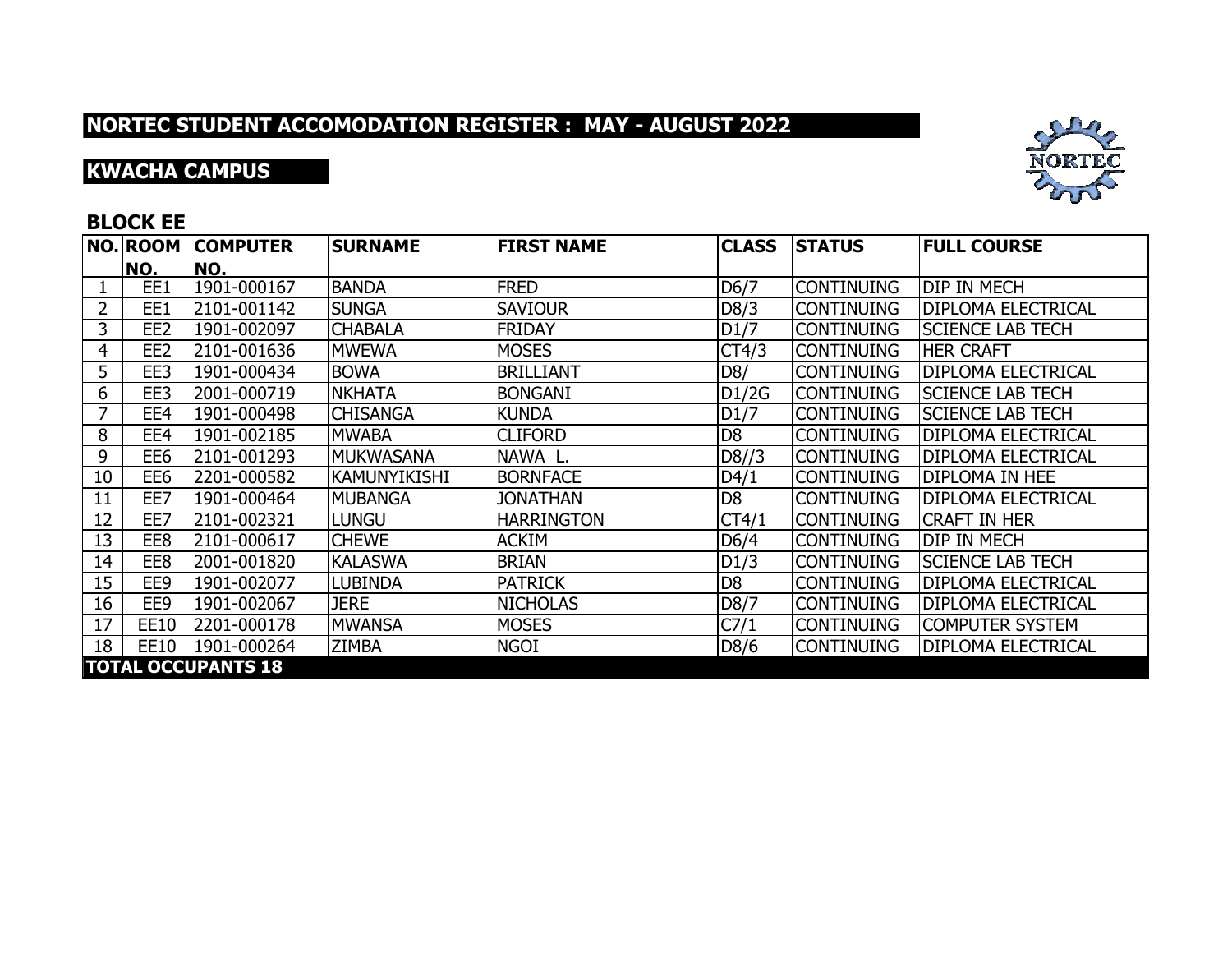## **KWACHA CAMPUS**



#### **BLOCK FF**

|    | <b>NO. ROOM</b> | <b>COMPUTER</b>           | <b>SURNAME</b>   | <b>FIRST NAME</b>  | <b>CLASS</b>   | <b>STATUS</b>     | <b>FULL COURSE</b>           |
|----|-----------------|---------------------------|------------------|--------------------|----------------|-------------------|------------------------------|
|    | NO.             | NO.                       |                  |                    |                |                   |                              |
|    | FF <sub>1</sub> | 2101-001920               | <b>CHONGO</b>    | <b>MWENYA</b>      | D1/1A          | <b>CONTINUING</b> | <b>SCIENCE LAB TECH</b>      |
| 2  | FF <sub>1</sub> | 2001-002152               | <b>SILAVWE</b>   | <b>RODGERS</b>     | C8/4           | <b>CONTINUING</b> | <b>ADV IN MECH</b>           |
| 3  | FF <sub>2</sub> | 2201-001881               | <b>MWANSA</b>    | <b>KWALA</b>       | CT8/1          | <b>CONTINUING</b> | <b>CRAFT IN MECH FITTING</b> |
| 4  | FF <sub>2</sub> | 2201-001126               | <b>SADOKI</b>    | <b>HAURAI</b>      | DI/1A          | <b>CONTINUING</b> | <b>SCIENCE LAB TECH</b>      |
| 5  | FF3             | 1901-000507               | <b>CHISAMBWE</b> | <b>MASUWA</b>      | D1/7           | <b>CONTINUING</b> | <b>SCIENCE LAB TECH</b>      |
| 6  | FF3             | 1901-000140               | <b>MUSONDA</b>   | <b>JOSEPH</b>      | C8/4           | <b>CONTINUING</b> | <b>ADV IN MECH</b>           |
| 7  | FF4             | 2101-002503               | <b>MWILA</b>     | <b>KUNDA</b>       | D4/2           | <b>CONTINUING</b> | DIPLOMA IN HEE               |
| 8  | FF4             | 2201-000235               | <b>MULENGA</b>   | <b>CHRISTOPHER</b> | D <sub>1</sub> | <b>CONTINUING</b> | <b>SCIENCE LAB TECH</b>      |
| 9  | FF <sub>5</sub> | 2201-002245               | <b>KATOPE</b>    | <b>IGNATIOUS</b>   | CT2/1          | <b>CONTINUING</b> | <b>CRAFT IN AUTO</b>         |
| 10 | FF <sub>5</sub> | 2201-000323               | <b>MWANZA</b>    | <b>GIVEN</b>       | D8/1           | <b>CONTINUING</b> | <b>DIPLOMA ELECTRICAL</b>    |
| 11 | FF <sub>6</sub> | 2001-001487               | <b>CHUNGU</b>    | <b>WILLIAM</b>     | C4/4           | <b>CONTINUING</b> | <b>HER TECHNICIAN</b>        |
| 12 | FF <sub>6</sub> | 2201-000805               | SAIDI            | <b>CHAYO</b>       | C <sub>4</sub> | <b>CONTINUING</b> | <b>HER TECHNICIAN</b>        |
| 13 | FF7             | 2001-000953               | <b>CHABALA</b>   | <b>FRANCIS</b>     | D8/4           | <b>CONTINUING</b> | <b>DIPLOMA ELECTRICAL</b>    |
| 14 | FF7             | 2201-000847               | <b>MALAMA</b>    | <b>OLIVER</b>      | D1/1A          | <b>CONTINUING</b> | <b>DIPLOMA ELECTRICAL</b>    |
| 15 | FF <sub>8</sub> | 472595/61/1               | <b>SAMPA</b>     | <b>MUTALE</b>      | D1/1A          | <b>CONTINUING</b> | <b>SCIENCE LAB TECH</b>      |
| 16 | FF <sub>8</sub> | 2001-000235               | <b>CHIBUYE</b>   | <b>RICHARD</b>     | D8/4           | <b>CONTINUING</b> | <b>DIPLOMA ELECTRICAL</b>    |
| 17 | FF9             | 2201-000775               | <b>SIKAZWE</b>   | <b>CHRISTOPHER</b> | D4/1           | <b>CONTINUING</b> | <b>DIPLOMA IN HEE</b>        |
| 18 | FF9             | 2101-002466               | <b>NYENDWA</b>   | PHILIMON           | D10/3          | <b>CONTINUING</b> | <b>DIPLOMA IN BIOM</b>       |
| 19 | <b>FF10</b>     | 2101-001352               | <b>KALEMBA</b>   | <b>SIMWANZA</b>    | CT8/4          | <b>CONTINUING</b> | <b>CRAFT IN MECH FITTING</b> |
| 20 | <b>FF10</b>     | 2101-001358               | <b>KANGO</b>     | W.MEDSON           | D1/3F          | <b>CONTINUING</b> | <b>SCIENCE LAB TECH</b>      |
|    |                 | <b>TOTAL OCCUPANTS 20</b> |                  |                    |                |                   |                              |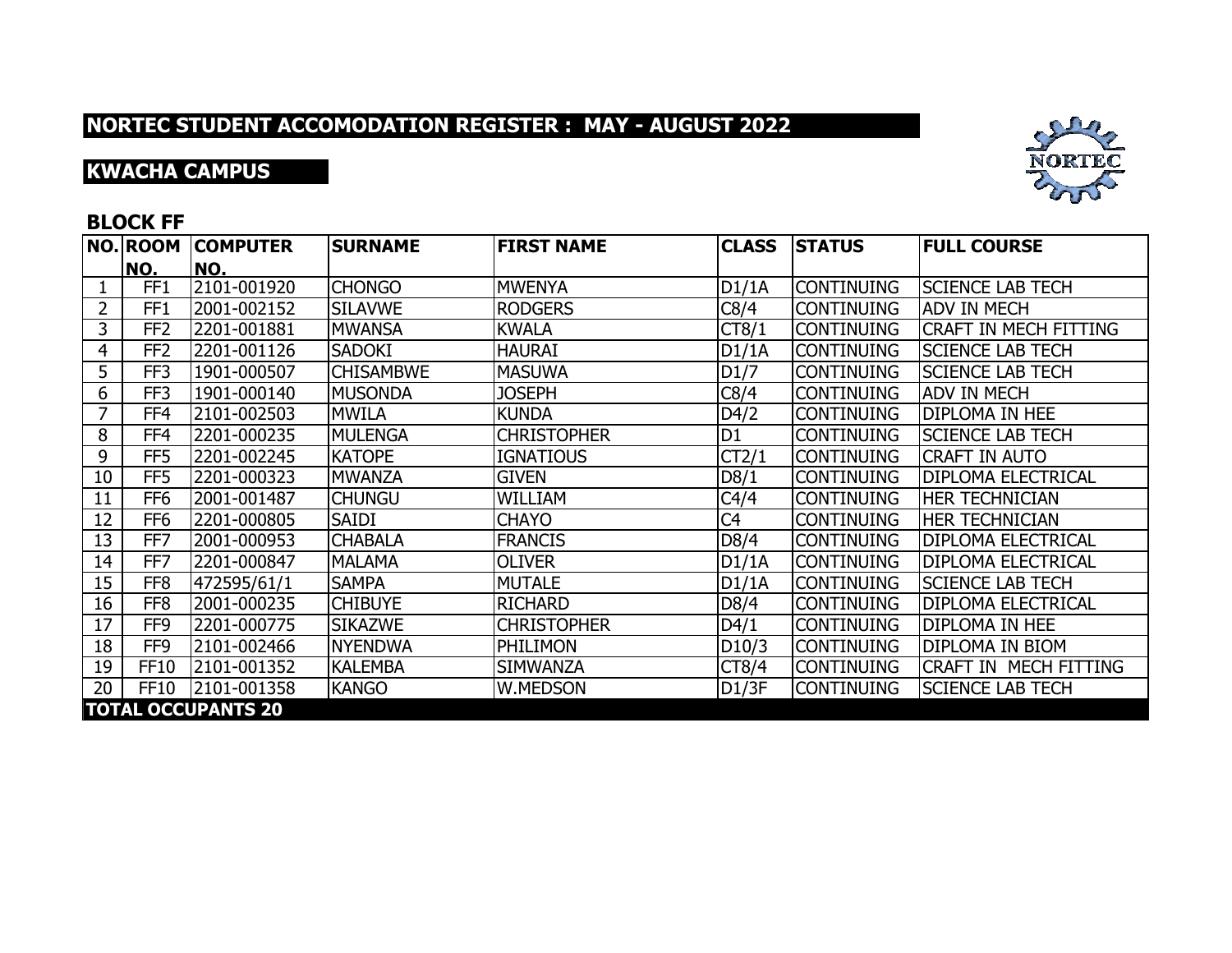## **KWACHA CAMPUS**



### **BLOCK GG**

|    | <b>NO.ROOM</b>  | <b>COMPUTER</b>           | <b>SURNAME</b>    | <b>FIRST NAME</b>     | <b>CLASS</b> | <b>STATUS</b>     | <b>FULL COURSE</b>           |
|----|-----------------|---------------------------|-------------------|-----------------------|--------------|-------------------|------------------------------|
|    | NO.             | NO.                       |                   |                       |              |                   |                              |
|    | GG1             | 2101-000995               | <b>PHIRI</b>      | <b>GEORGE</b>         | CT4/         | <b>CONTINUING</b> | <b>CRAFT IN HER</b>          |
| 2  | GG1             | 2201-001773               | <b>RICHARD</b>    | <b>INAMBAO</b>        | <b>AUTO</b>  | <b>CONTINUING</b> | <b>AUTO</b>                  |
| 3  | GG <sub>2</sub> | 2201-001969               | <b>MAINZA</b>     | <b>ANDRIS</b>         | CT8/1        | <b>CONTINUING</b> | <b>CRAFT IN MECH FITTING</b> |
| 4  | GG <sub>2</sub> | 2101-001295               | <b>NKANDU</b>     | <b>FIDELIS</b>        | CT2/4        | <b>CONTINUING</b> | <b>CRAFT IN AUTO</b>         |
| 5  | GG3             | 2101-000850               | <b>SIMUTOWE</b>   | <b>DEXTER</b>         | D8/4         | <b>CONTINUING</b> | <b>DIPLOMA ELECTRICAL</b>    |
| 6  | GG3             | 2201-001900               | <b>SILUYELELE</b> | <b>IPALO</b>          | D8/1         | <b>CONTINUING</b> | <b>DIPLOMA ELECTRICAL</b>    |
| 7  | GG4             | 2201-000301               | <b>SALU</b>       | <b>RABSON</b>         | D1/1         | <b>CONTINUING</b> | <b>SCIENCE LAB TECH</b>      |
| 8  | GG4             | 2201-002285               | <b>RICHARD</b>    | <b>GOODMAN MUNDIA</b> | C8/1D        | <b>CONTINUING</b> | <b>ADV IN MECH</b>           |
| 9  | GG5             | 2201-000366               | <b>SILOMBA</b>    | <b>KELVIN</b>         | D4/1         | <b>CONTINUING</b> | <b>DIPLOMA IN HEE</b>        |
| 10 | GG5             | 2101-001640               | MUZHINA           | <b>WEBSTER</b>        | CT4/2        | <b>CONTINUING</b> | <b>CRAFT H E R</b>           |
| 11 | GG6             | 2101-001707               | <b>KALASWA</b>    | <b>BELLINGTON</b>     | D4/5         | <b>CONTINUING</b> | DIP IN HEE                   |
| 12 | GG <sub>6</sub> | 2201-000185               | <b>MASHEBE</b>    | <b>VICTOR</b>         | CT13/1       | <b>CONTINUING</b> | <b>RAC</b>                   |
| 13 | GG7             | 2001-000868               | <b>BWALYA</b>     | <b>JAILOS</b>         | D8/5         | <b>CONTINUING</b> | <b>DIPLOMA ELECTRICAL</b>    |
| 14 | GG7             | 2101-002345               | <b>ZULU</b>       | <b>JOHN</b>           | D1/2         | <b>CONTINUING</b> | <b>SCIENCE LAB TECH</b>      |
| 15 | GG8             | 2201-000006               | <b>SAKWEBE</b>    | <b>PETER</b>          | D8/1         | <b>CONTINUING</b> | <b>DIPLOMA ELECTRICAL</b>    |
| 16 | GG8             | 2101-001763               | <b>MUNGULE</b>    | <b>COLLINS</b>        | CT4/1        | <b>CONTINUING</b> | <b>CRAFT IN HER</b>          |
| 17 | GG9             | 2001-000475               | <b>MVULA</b>      | <b>MATTHEWS</b>       | C4/4         | <b>CONTINUING</b> | <b>ADV IN HER</b>            |
| 18 | GG9             | 2101-002517               | <b>NGUNI</b>      | <b>SAMUEL</b>         | D10/2        | <b>CONTINUING</b> | <b>DIP IN BIOM</b>           |
| 19 | GG10            | 2201-001052               | <b>CHISHALA</b>   | <b>ISAAC</b>          | D8/1         | <b>CONTINUING</b> | <b>DIPLOMA ELECTRICAL</b>    |
| 20 | GG10            | 2101-001887               | <b>CHIKOMBA</b>   | <b>JOSEPH</b>         | C4/1         | <b>CONTINUING</b> | <b>HER TECHNICIAN</b>        |
|    |                 | <b>TOTAL OCCUPANTS 20</b> |                   |                       |              |                   |                              |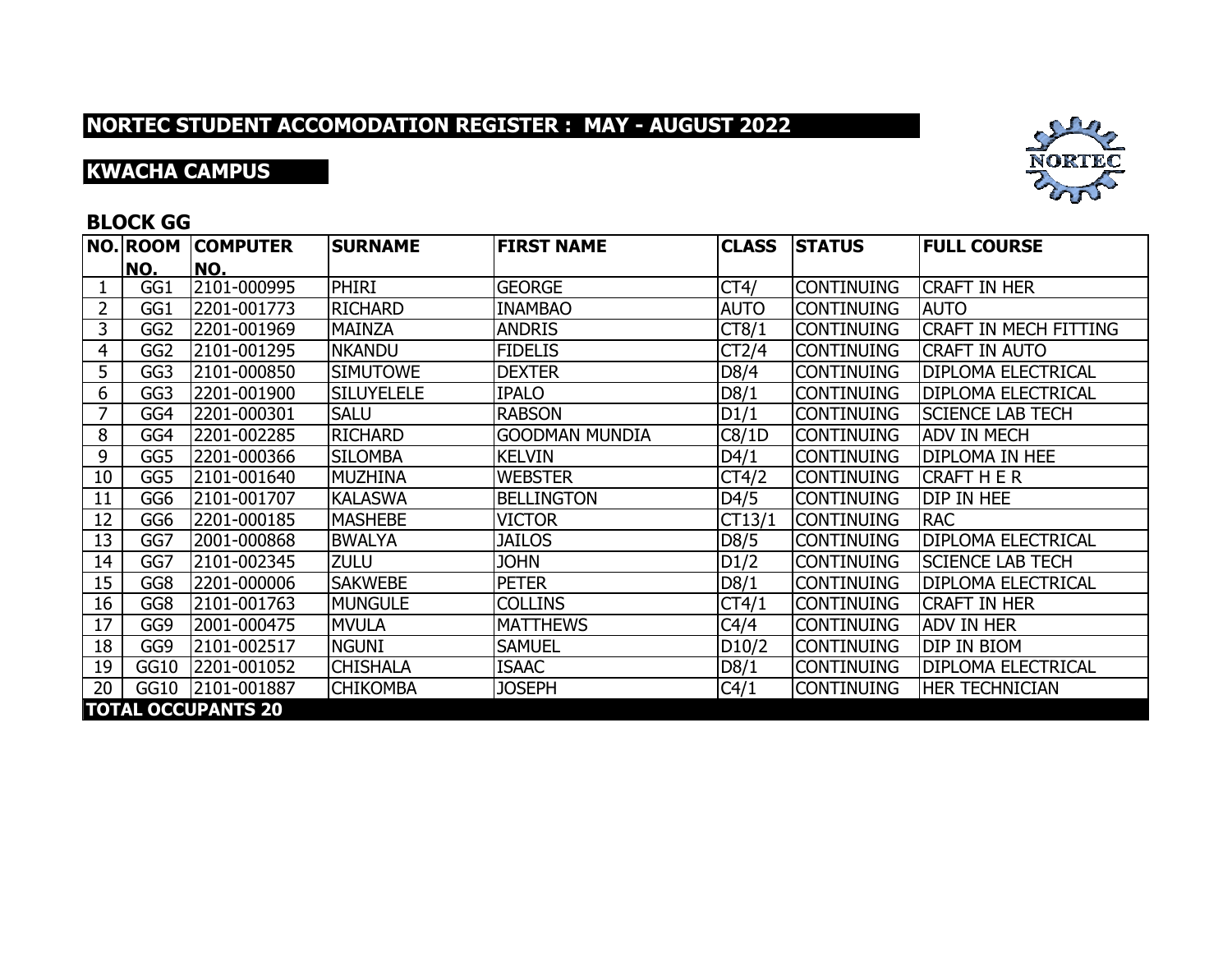## **KWACHA CAMPUS**



### **BLOCK HH**

|    | NO. ROOM        | <b>COMPUTER</b>           | <b>SURNAME</b>      | <b>FIRST NAME</b> | <b>CLASS</b> | <b>STATUS</b>     | <b>FULL COURSE</b>           |
|----|-----------------|---------------------------|---------------------|-------------------|--------------|-------------------|------------------------------|
|    | NO.             | NO.                       |                     |                   |              |                   |                              |
|    | HH1             | 2201-000358               | <b>MUMBA</b>        | <b>KELLY</b>      | C4/1         | <b>CONTINUING</b> | <b>HER TECHNICIAN</b>        |
| 2  | HH1             | 2201-001564               | <b>NKWELENGANYA</b> | <b>BESA</b>       | D1/1         | <b>CONTINUING</b> | <b>SCIENCE LAB TECH</b>      |
| 3  | HH <sub>2</sub> | 2201-00509                | <b>CHAMA</b>        | <b>DINWELL</b>    | D4/1         | <b>CONTINUING</b> | <b>DIPLOMA IN HEE</b>        |
| 4  | HH <sub>2</sub> | 2201-000951               | <b>NANDA</b>        | <b>BRIGHT</b>     | D4/1         | <b>CONTINUING</b> | <b>DIPLOMA IN HEE</b>        |
| 5  | HH <sub>3</sub> | 2201-001227               | <b>KALIBO</b>       | <b>BRIAN</b>      | D8/1         | <b>CONTINUING</b> | <b>DIPLOMA ELECTRICAL</b>    |
| 6  | HH <sub>3</sub> | 2101-000357               | <b>KASONDO</b>      | <b>MARKNELLY</b>  | CT4/3C       | <b>CONTINUING</b> | <b>CRAFT H E R</b>           |
| 7  | HH4             | 2201-000172               | <b>NASILELE</b>     | <b>KENETH</b>     | D1/1         | <b>CONTINUING</b> | <b>SCIENCE LAB TECH</b>      |
| 8  | HH4             | 2101-001379               | <b>MWANZA</b>       | <b>WARREN</b>     | D1/4         | <b>CONTINUING</b> | <b>SCIENCE LAB TECH</b>      |
| 9  | HH <sub>5</sub> | 2101-002292               | <b>CHIBWE</b>       | <b>KENNEDY</b>    | CT4/2        | <b>CONTINUING</b> | <b>CRAFT H E R</b>           |
| 10 | HH <sub>5</sub> | 2201-000866               | <b>PHIRI</b>        | <b>SIMON</b>      | D8/1         | <b>CONTINUING</b> | <b>DIPLOMA ELECTRICAL</b>    |
| 11 | HH <sub>6</sub> | 1901-002291               | PHIRI               | <b>DALITSO</b>    | CT4/3C       | <b>CONTINUING</b> | <b>CRAFT H E R</b>           |
| 12 | HH <sub>6</sub> | 2001-001513               | <b>MUDENDA</b>      | <b>AFUMBA</b>     | CT4/4        | <b>CONTINUING</b> | <b>CRAFT H E R</b>           |
| 13 | HH <sub>7</sub> | 2101-000660               | <b>CHIBALE</b>      | <b>JAMES</b>      | C8/1         | <b>CONTINUING</b> | <b>ADV IN MECH</b>           |
| 14 | HH <sub>7</sub> | 2101-000353               | <b>SIADMBE</b>      | <b>JALAPHY</b>    | CT4/4        | <b>CONTINUING</b> | <b>CRAFT H E R</b>           |
| 15 | HH <sub>8</sub> | 2001-000531               | <b>NGOSA FRANK</b>  | <b>MULENGA</b>    | C4/4B        | <b>CONTINUING</b> | <b>HER TECHNICIAN</b>        |
| 16 | HH <sub>8</sub> | 2001-000571               | <b>SISHEKANO</b>    | <b>WAMUNDILA</b>  | CT4/1C       | <b>CONTINUING</b> | <b>CRAFT H E R</b>           |
| 17 | HH <sub>9</sub> | 2101-000959               | <b>CHILSHALA</b>    | <b>CALEB</b>      | D8/4         | <b>CONTINUING</b> | <b>DIPLOMA ELECTRICAL</b>    |
| 18 | HH <sub>9</sub> | 2101-001645               | <b>SINYANGWE</b>    | <b>MALUNDE</b>    | CT4/1        | <b>CONTINUING</b> | <b>CRAFT IN HER</b>          |
| 19 | <b>HH10</b>     | 2201-000951               | <b>NANDA</b>        | <b>BRIGHT</b>     | D4/2         | <b>CONTINUING</b> | DIPLOMA IN HEE               |
| 20 | <b>HH10</b>     | 2201-001988               | ZEWELANJI           | <b>PHIRI</b>      | CT8/1        | <b>CONTINUING</b> | <b>CRAFT IN MECH FITTING</b> |
|    |                 | <b>TOTAL OCCUPANTS 20</b> |                     |                   |              |                   |                              |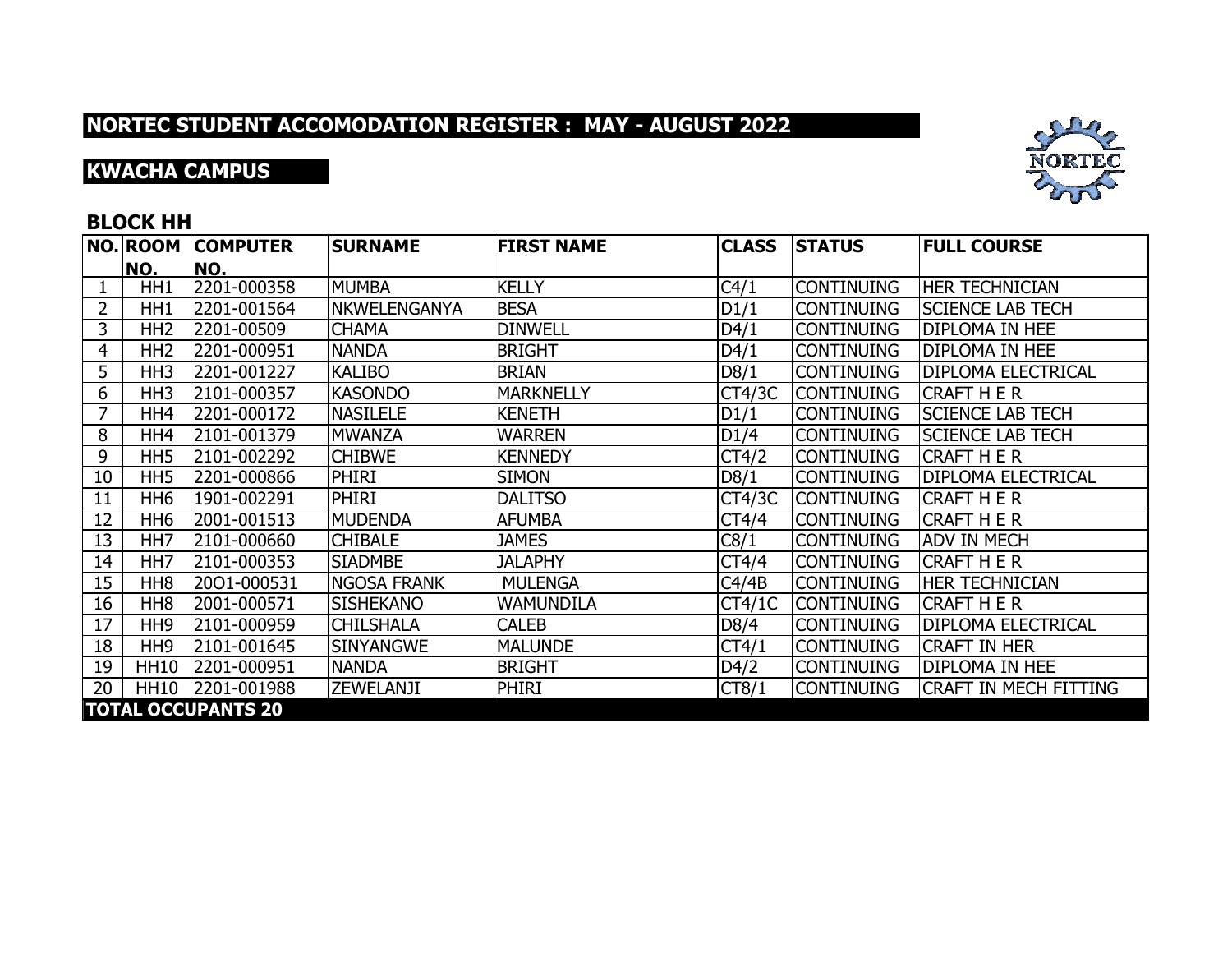# **KWACHA CAMPUS**



### **BLOCKL JJ**

|                | <b>NO. ROOM</b> | <b>COMPUTER</b>           | <b>SURNAME</b>   | <b>FIRST NAME</b>       | <b>CLASS</b>   | <b>STATUS</b>     | <b>FULL COURSE</b>        |
|----------------|-----------------|---------------------------|------------------|-------------------------|----------------|-------------------|---------------------------|
|                | NO.             | NO.                       |                  |                         |                |                   |                           |
|                | JJ1             | 2201-001619               | <b>MUTAMBO</b>   | <b>NIZA</b>             | <b>HER</b>     | <b>CONTINUING</b> | <b>HER</b>                |
| $\overline{2}$ | JJ1             | 2101-001393               | <b>NG'ONA</b>    | <b>CHARLESTONE</b>      | CT4/3A         | <b>CONTINUING</b> | <b>CRAFT IN H.E.R</b>     |
| 3              | JJ2             | 2001-002156               | <b>MWABA</b>     | <b>BESA</b>             | CT6/4          | <b>CONTINUING</b> | <b>CRAFT ELECTRICAL</b>   |
| 4              | JJ2             | 2201-002220               | <b>NKHATA</b>    | <b>GRAY</b>             | CT13           | <b>CONTINUING</b> | <b>REC</b>                |
| 5              | JJ3             | 2101-001733               | <b>MFULA</b>     | <b>ISAAC</b>            | D1/1           | <b>CONTINUING</b> | <b>SCIENCE LAB TECH</b>   |
| 6              | JJ3             | 1901-001466               | <b>MBEWE</b>     | <b>VERSON</b>           | D3/6           | <b>CONTINUING</b> |                           |
|                | JJ4             | 2201-00961                | <b>CHABALA</b>   | ABEDNEGO<br><b>ERIC</b> | D4/1           | <b>CONTINUING</b> | <b>DIPLOMA IN HEE</b>     |
| 8              | JJ4             | 2101-002117               | <b>MBEWE</b>     | <b>JAMES</b>            | D10/1          | <b>CONTINUING</b> | DIPLOMA IN BIOMED         |
| 9              | <b>JJ5</b>      | <b>COLLEGE</b>            | <b>MATRESSES</b> |                         | <b>COLLEGE</b> |                   | <b>MATRESSES</b>          |
| 10             | <b>JJ5</b>      | <b>COLLEGE</b>            | <b>MATRESSES</b> |                         | <b>COLLEGE</b> |                   | <b>MATRESSES</b>          |
| 11             | JJ6             | 2101-001150               | <b>MWANZA</b>    | <b>PATHIUS</b>          | D8/1           | <b>CONTINUING</b> | <b>DIPLOMA ELECTRICAL</b> |
| 12             | JJ6             | 2001-000617               | <b>NGOMA</b>     | <b>JACKSON</b>          | C4/4           | <b>CONTINUING</b> | <b>ADV IN HER</b>         |
| 13             | <b>JJ7</b>      | 2201-000778               | <b>KANYANTA</b>  | <b>MWAPE</b>            | D4/1           | <b>CONTINUING</b> | DIP IN HEE                |
| 14             | JJ7             | 2201-002561               | <b>SIMUSAMBA</b> | <b>MUTALE</b>           | <b>HER</b>     | <b>CONTINUING</b> | <b>HER</b>                |
| 15             | JJ8             | 2201-001586               | <b>CHILEMU</b>   | <b>MAXWELL</b>          | C6/1           | <b>CONTINUING</b> | <b>ADV IN ELEC</b>        |
| 16             | JJ8             | 2001-000012               | <b>MUMBA</b>     | <b>INNOCENT</b>         | D1/5           | <b>CONTINUING</b> | <b>SCIENCE LAB TECH</b>   |
| 17             | JJ9             | 2101-002449               | <b>MUKUKA M</b>  | <b>ASHER</b>            | D10/3          | <b>CONTINUING</b> | DIPLOMA IN BIOMED         |
| 18             | JJ9             | 2201-002069               | <b>LUHANA</b>    | <b>JOHN</b>             | C4/1           | <b>CONTINUING</b> | <b>ADV IN HER</b>         |
| 19             | JJ10            | 2201-000990               | MULENGA          | <b>BOSTON</b>           | CT4/1          | <b>CONTINUING</b> | <b>CRAFT IN HER</b>       |
| 20             | JJ10            | 2001-002150               | <b>CHEWE</b>     | <b>ELVIS</b>            | D3/4           | <b>CONTINUING</b> | DIP IN AUTO               |
|                |                 | <b>TOTAL OCCUPANTS 20</b> |                  |                         |                |                   |                           |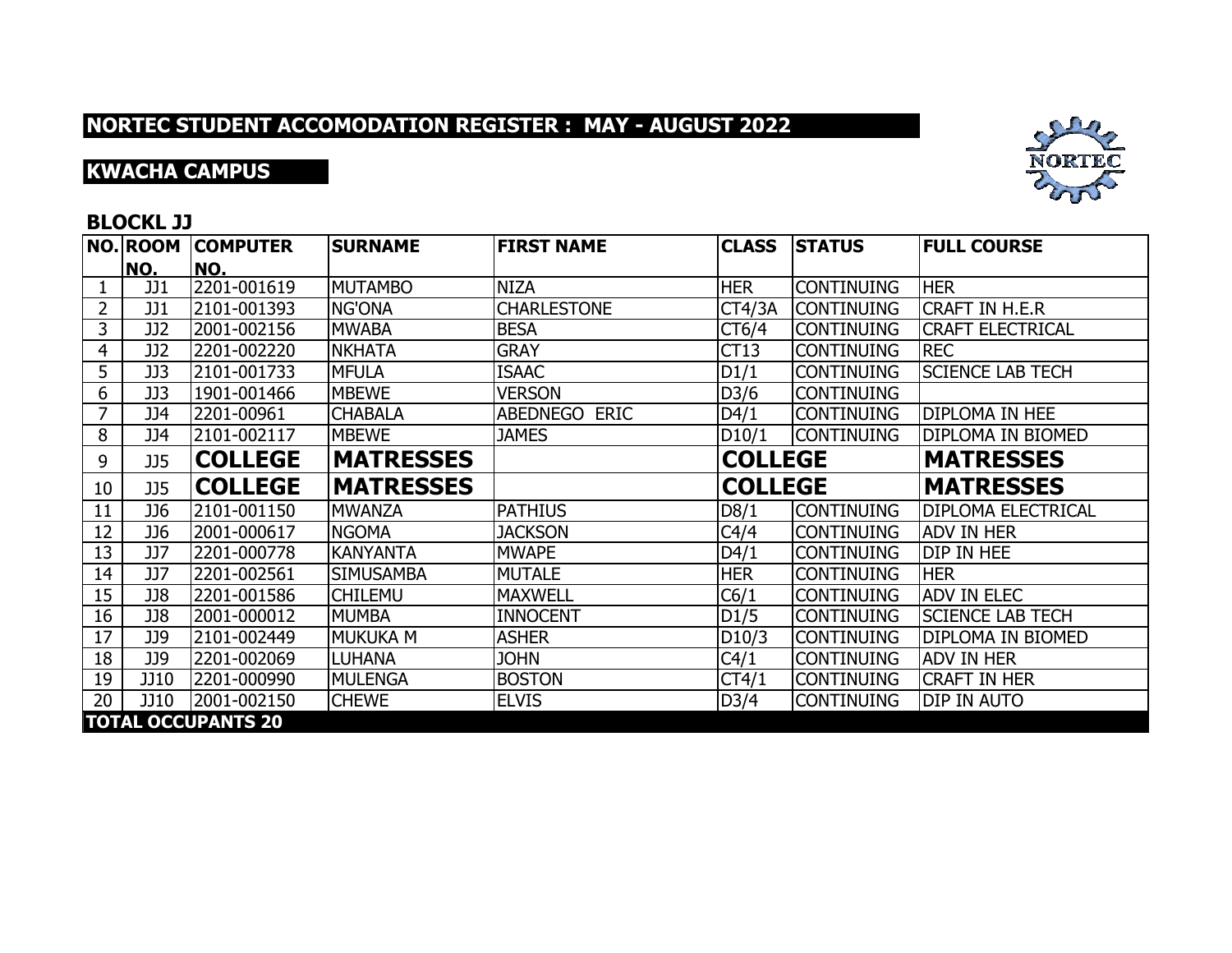## **KWACHA CAMPUS**



### **BLOCK KK**

|    | <b>NO.ROOM</b>  | <b>COMPUTER</b>           | <b>SURNAME</b>  | <b>FIRST NAME</b>   | <b>CLASS</b>       | <b>STATUS</b>     | <b>FULL COURSE</b>            |
|----|-----------------|---------------------------|-----------------|---------------------|--------------------|-------------------|-------------------------------|
|    | NO.             | NO.                       |                 |                     |                    |                   |                               |
|    | KK1             | 360520/24/1               | <b>MALEKANI</b> | <b>BENNY</b>        | CT8/1              | <b>CONTINUING</b> | <b>MECH FITTING</b>           |
|    | KK1             | 1901-000074               | <b>MUKANSO</b>  | <b>K.SHAKEY</b>     | D8/6A              | <b>CONTINUING</b> | <b>DIPLOMA IN ELECTRICAL</b>  |
| 3  | KK <sub>2</sub> | 2001-000253               | <b>MWEWA</b>    | <b>JEFF</b>         | D8/1               | <b>CONTINUING</b> | <b>DIPLOMA IN ELECTRICAL</b>  |
| 4  | KK <sub>2</sub> | 2201-001719               | <b>KABWE</b>    | <b>JOSHUA</b>       | D4/1               | <b>CONTINUING</b> | <b>DIP IN HEE</b>             |
| 5  | KK3             | 2101-000944               | NGALANDE        | <b>KING MUBAMBE</b> | D8/3               | <b>CONTINUING</b> | <b>DIPLOMA IN ELECTRICAL</b>  |
| 6  | KK3             | 1901-000909               | <b>KOMBE</b>    | <b>DOUGLAS</b>      | D8/7               | <b>CONTINUING</b> | <b>DIPLOMA IN ELECTRICAL</b>  |
|    | KK4             | 2201-000553               | <b>MWAPE</b>    | <b>EMMANUEL</b>     | DI/4               | <b>CONTINUING</b> | <b>DIPLOMA IN SCIENCE LAB</b> |
| 8  | KK4             | 1901-001840               | <b>NGANDU S</b> | <b>HOMARY</b>       | D6/6               | <b>CONTINUING</b> | <b>DIPLOMA IN MECH</b>        |
| 9  | KK <sub>6</sub> | 1901-002816               | <b>SIKANIKA</b> | <b>EZUKANJI</b>     | D <sub>10</sub> /7 | <b>CONTINUING</b> | <b>DIP IN BIOM</b>            |
| 10 | KK <sub>6</sub> | 1801-001874               | <b>CHIPOTA</b>  | <b>KASHIMOTO</b>    | D <sub>8</sub>     | <b>CONTINUING</b> | <b>DIPLOMA IN ELECTRICAL</b>  |
| 11 | KK7             | 2201-000242               | <b>KATEBE</b>   | <b>STEVEN</b>       | D1/2               | <b>CONTINUING</b> | <b>DIPLOMA IN SCIENCE LAB</b> |
| 12 | KK7             | 1901-001139               | <b>NJOVU</b>    | <b>JOSIAH</b>       | D8/8               | <b>CONTINUING</b> | <b>DIPLOMA IN ELECTRICAL</b>  |
| 13 | KK8             | 2001-00240                | <b>MBEWE</b>    | <b>LEONARD</b>      | D8/                | <b>CONTINUING</b> | <b>DIPLOMA ELECTRICAL</b>     |
| 14 | KK <sub>8</sub> | 2201-002282               | <b>KALUBA</b>   | SIMON CHIPEPO       | CT2/2              | <b>CONTINUING</b> | <b>CRAFT IN HER</b>           |
| 15 | KK9             | 2201-000030               | <b>MUMBA</b>    | <b>MUMBA</b>        | D4/1               | <b>CONTINUING</b> | <b>DIPLOMA IN HEE</b>         |
| 16 | KK <sub>9</sub> | 2101-000490               | MUSONDA         | <b>WIZASO</b>       | D2/3               | <b>CONTINUING</b> | <b>DIPLOMA IN PRODUCTION</b>  |
| 17 | <b>KK10</b>     | 2201-000994               | <b>CHIBUYE</b>  | <b>AARON</b>        | CT4                | <b>CONTINUING</b> | <b>CRAFT IN HER</b>           |
| 18 | <b>KK10</b>     | 2201-002500               | <b>SINGOYI</b>  | <b>LEONARD</b>      | CT6/1              | <b>CONTINUING</b> | <b>CRAFT IN ELECTRICAL</b>    |
|    |                 | <b>TOTAL OCCUPANTS 18</b> |                 |                     |                    |                   |                               |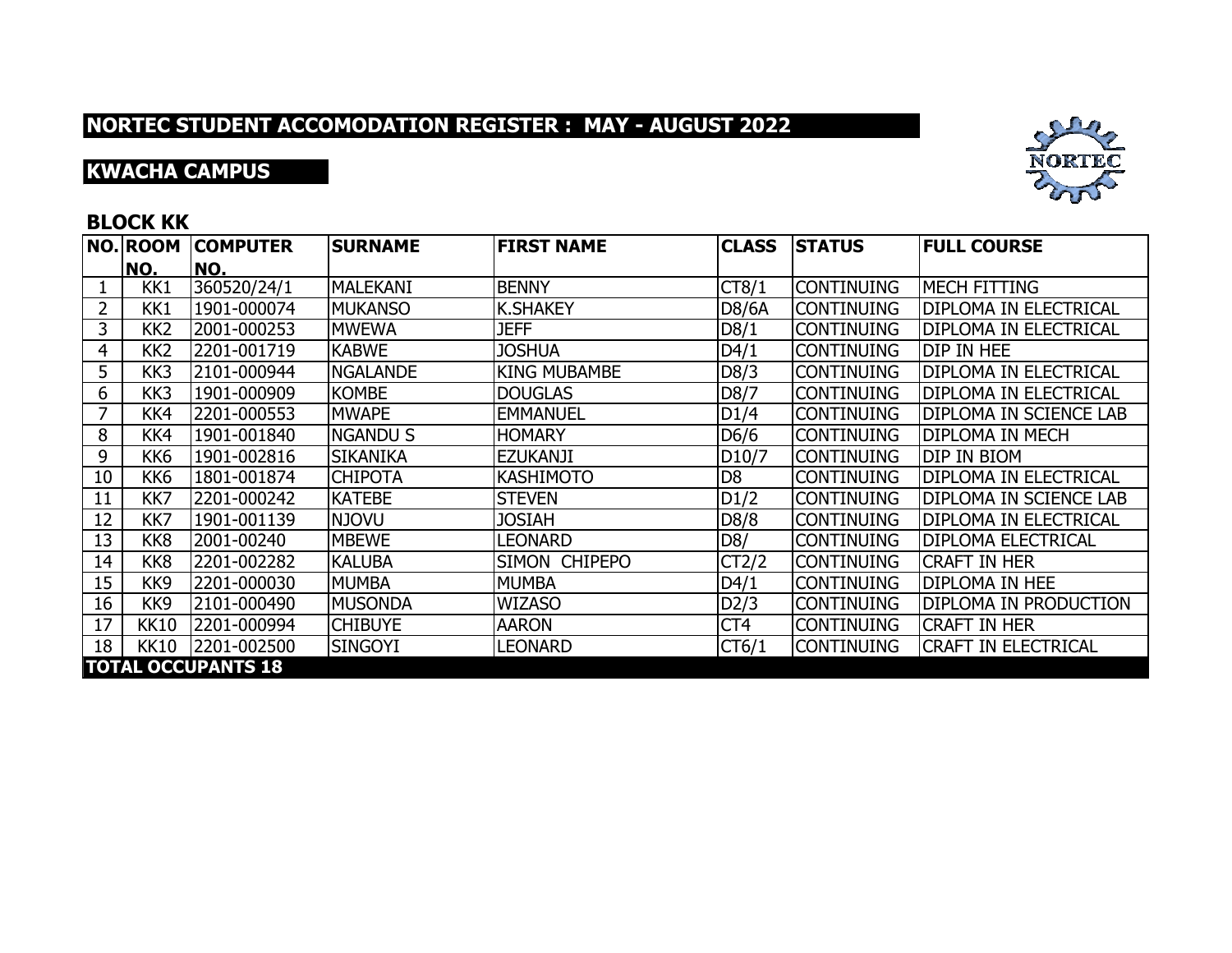# **KWACHA CAMPUS**



### **BLOCK LL**

|    | <b>NO.ROOM</b>            | <b>COMPUTER</b> | <b>SURNAME</b>    | <b>FIRST NAME</b>      | <b>CLASS</b> | <b>STATUS</b>     | <b>FULL COURSE</b>        |  |  |  |  |
|----|---------------------------|-----------------|-------------------|------------------------|--------------|-------------------|---------------------------|--|--|--|--|
|    | NO.                       | NO.             |                   |                        |              |                   |                           |  |  |  |  |
|    | LL1                       | 2201-00491      | <b>SIMUKOKO</b>   | <b>LAKABU</b>          | D8/1         | <b>CONTINUING</b> | <b>DIPLOMA ELECTRICAL</b> |  |  |  |  |
|    | LL1                       | 2201-002195     | <b>CHINYAMA</b>   | <b>AUSTINE</b>         | D8/1         | <b>CONTINUING</b> | <b>DIPLOMA ELECTRICAL</b> |  |  |  |  |
| 3  | LL2                       | 1901-001930     | <b>WAMONAMONA</b> | <b>VINCENT</b>         | D1/8         | <b>CONTINUING</b> | DIPLOMA IN SCIENCE LAB    |  |  |  |  |
| 4  | LL2                       | 2101-000222     | <b>MWANAMOYA</b>  | <b>KENNEDY</b>         | D8/3         | <b>CONTINUING</b> | <b>DIPLOMA ELECTRICAL</b> |  |  |  |  |
| 5  | LL3                       | 2101-000094     | <b>MZYECE</b>     | THANDIZANI             | D1/3A        | <b>CONTINUING</b> | DIPLOMA IN SCIENCE LAB    |  |  |  |  |
| 6  | LL3                       | 2001-001540     | <b>CHIYESU</b>    | <b>JAMES</b>           | D1/2F        | <b>CONTINUING</b> | DIPLOMA IN SCIENCE LAB    |  |  |  |  |
| 7  | LL4                       | 1901-002329     | <b>LUNGU</b>      | <b>ENIAS</b>           | D3/8         | <b>CONTINUING</b> | DI[PLOMA IN AUTO          |  |  |  |  |
| 8  | LL4                       | 1901-002333     | <b>KABALI</b>     | <b>STEWARD</b>         | D3/8         | <b>CONTINUING</b> | <b>DIFPLOMA IN AUTO</b>   |  |  |  |  |
| 9  | LL6                       | 2001-000698     | MUTALE            | <b>BRIAN</b>           | C8/5         | <b>CONTINUING</b> | <b>ADV CERT IN MECH</b>   |  |  |  |  |
| 10 | LL6                       | 1901-001088     | <b>CHILESHE</b>   | <b>MICHEAL</b>         | D3/5         | <b>CONTINUING</b> | <b>DIPLOMA IN AUTO</b>    |  |  |  |  |
| 11 | LL7                       | 2101-000113     | <b>PHIRI</b>      | <b>PATRICK KAMBANI</b> | D1/3A        | <b>CONTINUING</b> | <b>SCIENCE LAB TECH</b>   |  |  |  |  |
| 12 | LL7                       | 2101-000216     | <b>CHANDA</b>     | <b>MUTALE</b>          | D8/          | <b>CONTINUING</b> | <b>DIPLOMA ELECTRICAL</b> |  |  |  |  |
| 13 | LL8                       | 2101-000175     | <b>CHISHIMBA</b>  | <b>PRINCE</b>          | D8/3         | <b>CONTINUING</b> | <b>DIPLOMA ELECTRICAL</b> |  |  |  |  |
| 14 | LL8                       | 1901-001261     | <b>KASAILA</b>    | <b>OSWARD</b>          | D6/6         | <b>CONTINUING</b> | <b>DIP IN MECH</b>        |  |  |  |  |
| 15 | LL9                       | 2101-000688     | <b>MAKOSELO</b>   | <b>BWALYA</b>          | CT8/4        | <b>CONTINUING</b> | <b>CRAFT IN MECH</b>      |  |  |  |  |
| 16 | LL9                       | 2001-001330     | <b>CHITILA</b>    | <b>EDWIN</b>           | C4/5         | <b>CONTINUING</b> | <b>ADV IN HER</b>         |  |  |  |  |
| 17 | <b>LL10</b>               | 1901-002326     | <b>PENGE</b>      | <b>ELISHA</b>          | D3/8         | <b>CONTINUING</b> | <b>DIPLOMA IN AUTO</b>    |  |  |  |  |
| 18 | <b>LL10</b>               | 1901-002818     | <b>NYONDO</b>     | <b>SAULO</b>           | D3/8         | <b>CONTINUING</b> | DIPLOMA IN AUTO           |  |  |  |  |
|    | <b>TOTAL OCCUPANTS 18</b> |                 |                   |                        |              |                   |                           |  |  |  |  |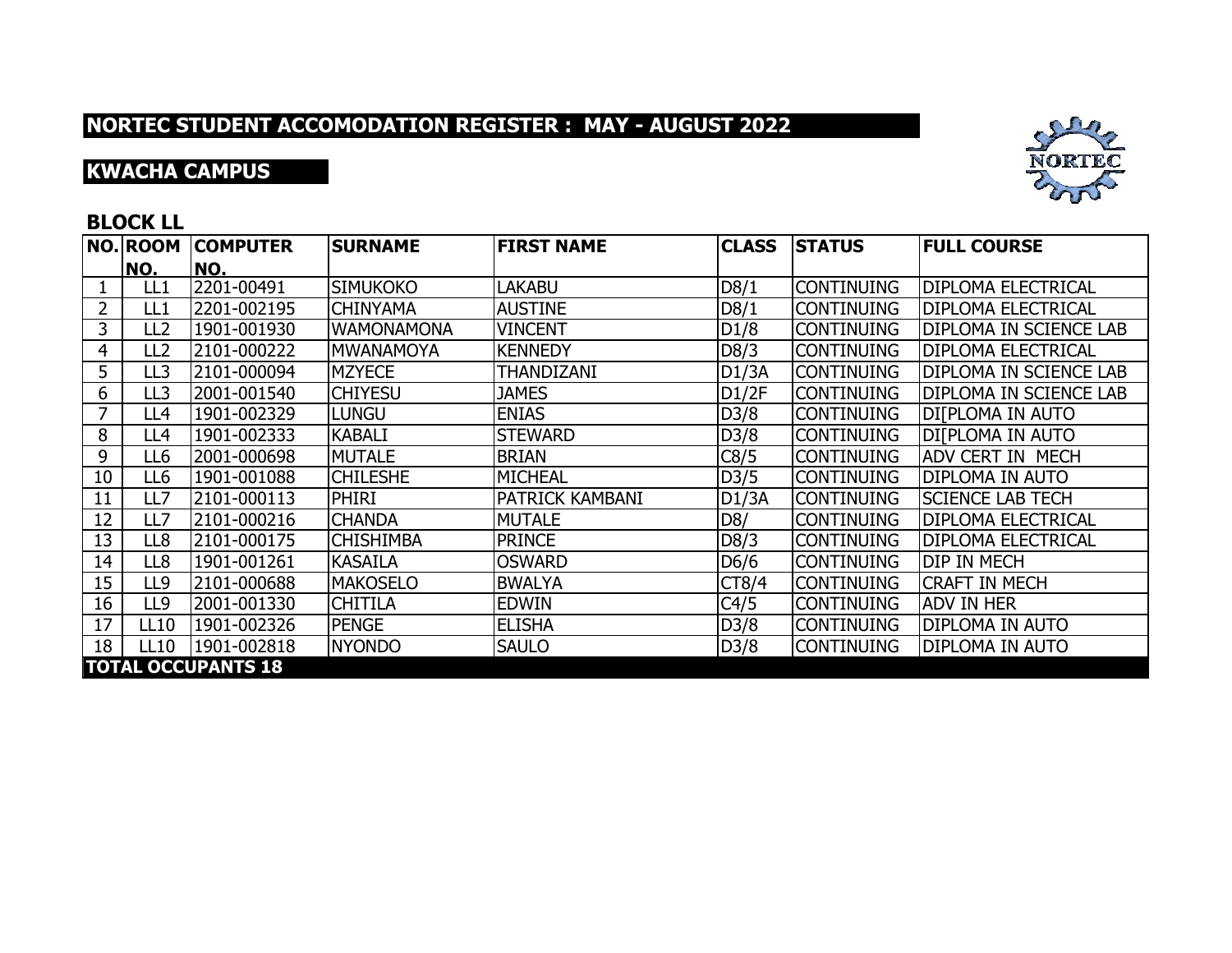## **KWACHA CAMPUS**



#### **BLOCK MM**

|    | <b>NO. ROOM</b> | <b>COMPUTER</b>           | <b>SURNAME</b>  | <b>FIRST NAME</b>      | <b>CLASS</b>       | <b>STATUS</b>     | <b>FULL COURSE</b>        |
|----|-----------------|---------------------------|-----------------|------------------------|--------------------|-------------------|---------------------------|
|    | NO.             | NO.                       |                 |                        |                    |                   |                           |
|    | MM1             | 2101-001097               | <b>NGONGOLA</b> | <b>KABUNDA DANIEL</b>  | C8/4               | <b>CONTINUING</b> | ADV IN MECH ENG           |
| 2  | MM <sub>1</sub> | 2101-002446               | IMUDENDA        | <b>HENRY</b>           | D10/1              | <b>CONTINUING</b> | <b>DIPLOMA IN BIOMED</b>  |
| 3  | MM <sub>2</sub> | 1901--002251              | <b>CHIPASHA</b> | <b>PHEWDAYS</b>        | C4/4               | <b>CONTINUING</b> | <b>HER TECHNICIAN</b>     |
| 4  | MM <sub>2</sub> | 2201-001483               | <b>CHEWE</b>    | <b>KANEWA MACHA</b>    | D3/1               | <b>CONTINUING</b> | <b>DIPLOMA IN AUTO</b>    |
| 5  | MM3             | 2101-001066               | <b>SAKALA</b>   | <b>SIMOYA</b>          | D <sub>8</sub>     | <b>CONTINUING</b> | <b>DIPLOMA ELECTRICAL</b> |
| 6  | MM3             | 1901-001607               | <b>CHAMA</b>    | <b>OSCAR</b>           | D6/5               | <b>CONTINUING</b> | <b>DIP IN MECH</b>        |
| 7  | MM4             | 1901-002782               | IMUNTANGA       | <b>ANDREW</b>          | D <sub>10</sub> /4 | <b>CONTINUING</b> | <b>DIPLOMA IN BIOMED</b>  |
| 8  | MM4             | 1901-000778               | <b>DAVID</b>    | <b>TUMBAMA KENNEDY</b> | D8/7               | <b>CONTINUING</b> | <b>DIPLOMA ELECTRICAL</b> |
| 9  | MM6             | 2101-001229               | <b>LUNGU</b>    | <b>CHISHIMBA</b>       | D4/2               | <b>CONTINUING</b> | DIP IN HER                |
| 10 | MM6             | 2101-002416               | <b>SEBSTIAN</b> | <b>GOMOSI K</b>        | D10/2              | <b>CONTINUING</b> | <b>DIPLOMA IN BIOMED</b>  |
| 11 | MM7             | 2201-001873               | <b>IMALUNGA</b> | <b>NATHAN</b>          | C8/1               | <b>CONTINUING</b> | <b>ADV IN MECH ENG</b>    |
| 12 | MM7             | 2201-001816               | <b>MWABA</b>    | <b>REUBEN CHOTA</b>    | D4/2               | <b>CONTINUING</b> | DIP IN HER                |
| 13 | MM <sub>8</sub> | 2201-001570               | <b>KATENTA</b>  | <b>CAMFORT</b>         | C7/1               | <b>CONTINUING</b> | <b>COMPUTER SYSTEM</b>    |
| 14 | MM <sub>8</sub> | 2201-000626               | <b>CHIPASHA</b> | <b>SIMON</b>           | D8/1               | <b>CONTINUING</b> | <b>DIPLOMA ELECTRICAL</b> |
| 15 | MM9             | 1901-002086               | <b>MUKUKA</b>   | <b>HENRY</b>           | D8/6               | <b>CONTINUING</b> | <b>DIPLOMA ELECTRICAL</b> |
| 16 | MM <sub>9</sub> | 2001-001081               | <b>MOYO</b>     | <b>AUSTINE</b>         | C6/4               | <b>CONTINUING</b> | <b>IELECT TECHN</b>       |
| 17 | <b>MM10</b>     | 2101-001587               | <b>MBEJE</b>    | <b>JEFF</b>            | D4/2               | <b>CONTINUING</b> | DIP IN HEE                |
| 18 | MM10            | 2201-001915               | <b>MWINGA</b>   | <b>WILLIAM</b>         | D8/1               | <b>CONTINUING</b> | <b>DIPLOMA ELECTRICAL</b> |
|    |                 | <b>TOTAL OCCUPANTS 18</b> |                 |                        |                    |                   |                           |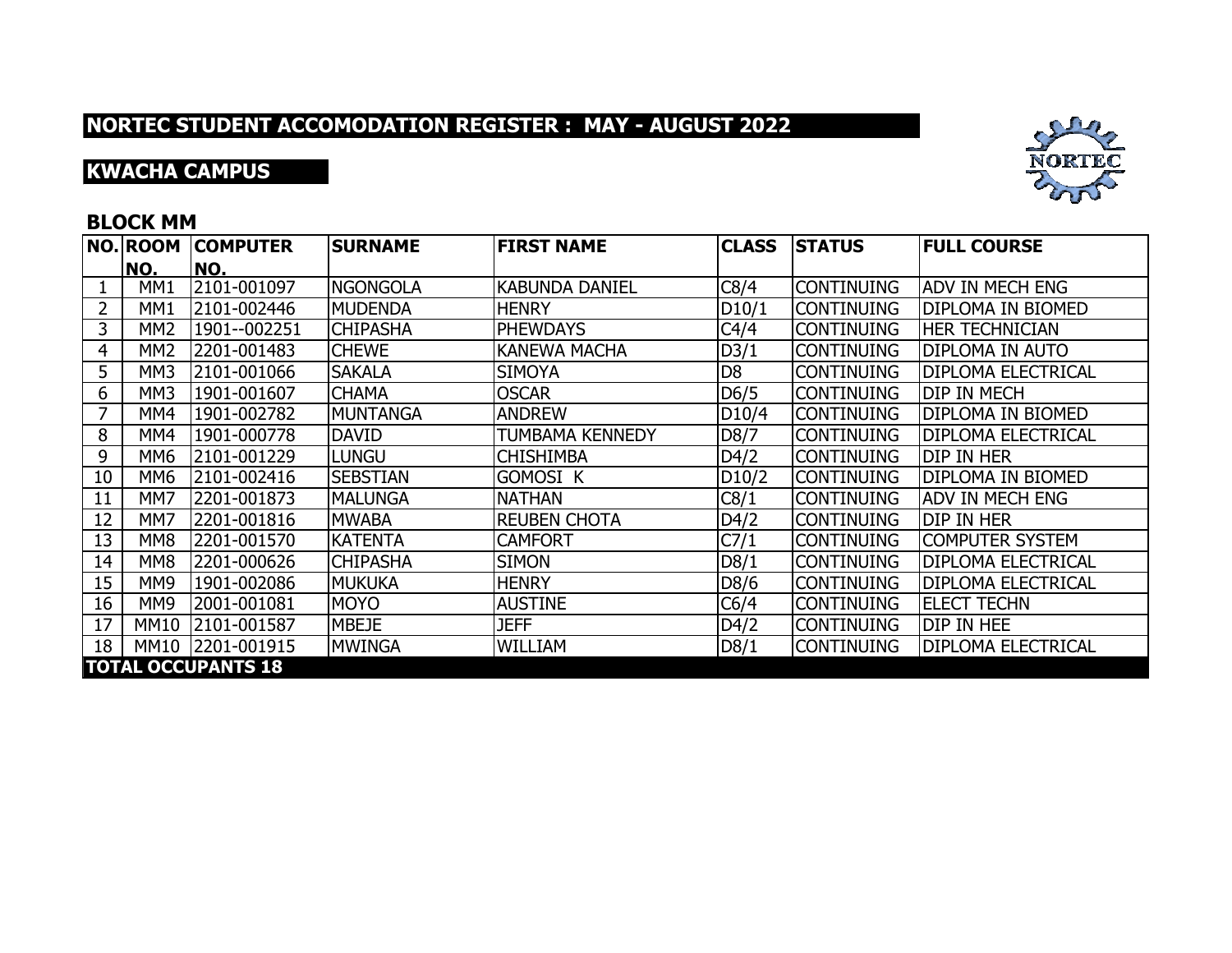## **KWACHA CAMPUS**



### **BLOCK NN**

|    | <b>NO. ROOM</b>           | <b>COMPUTER</b> | <b>SURNAME</b>   | <b>FIRST NAME</b>                  | <b>CLASS</b>       | <b>STATUS</b>     | <b>FULL COURSE</b>           |  |  |  |
|----|---------------------------|-----------------|------------------|------------------------------------|--------------------|-------------------|------------------------------|--|--|--|
|    | NO.                       | NO.             |                  |                                    |                    |                   |                              |  |  |  |
|    | NN <sub>1</sub>           | 2001-001412     | <b>MWANGO</b>    | <b>KENNY</b>                       | C4/5               | <b>CONTINUING</b> | <b>ADV IN HER</b>            |  |  |  |
| 2  | NN <sub>1</sub>           | 2001-001020     | <b>MALAMBO</b>   | <b>WHYCLIFF</b>                    | CT6/4              | <b>CONTINUING</b> | <b>CRAFT IN ELECTRICAL</b>   |  |  |  |
| 3  | NN <sub>2</sub>           | 2201-002320     | <b>HATUMA</b>    | <b>BENJAMIN</b>                    | D4/1               | <b>CONTINUING</b> | DIP IN HEE                   |  |  |  |
| 4  | NN <sub>2</sub>           | 1901-002737     | <b>CHILELEKO</b> | <b>HAKANYANGA</b>                  | D <sub>10</sub> /7 | <b>CONTINUING</b> | DIPLOMA IN BIOMED            |  |  |  |
| 5  | NN <sub>3</sub>           | 1901-001806     | <b>LUNGU</b>     | <b>GILBERT</b>                     | D6/                | <b>CONTINUING</b> | <b>DIP IN MECH</b>           |  |  |  |
| 6  | NN <sub>3</sub>           | 2201-003025     | <b>MWANSA</b>    | <b>OCTAVIOUS</b>                   | D4/1               | <b>CONTINUING</b> | DIP IN HEE                   |  |  |  |
| 7  | NN <sub>4</sub>           | 2101-001487     | <b>SERENJE</b>   | <b>EVANS</b>                       | D8/2E              | <b>CONTINUING</b> | <b>DIPLOMA IN ELECTRICAL</b> |  |  |  |
| 8  | NN <sub>4</sub>           | 341716/64/1     | <b>MUSHIMBA</b>  | <b>COMFORT</b>                     | CT4/3              | <b>CONTINUING</b> | <b>HER CRAFT</b>             |  |  |  |
| 9  | NN <sub>6</sub>           | 1901-001103     | <b>LUPALA</b>    | <b>IDAN</b>                        | D6/6               | <b>CONTINUING</b> | <b>DIP IN MECH</b>           |  |  |  |
| 10 | NN <sub>6</sub>           | 1901-001881     | <b>FUMPA M</b>   | <b>GODFREY</b>                     | D1/7               | <b>CONTINUING</b> | <b>SCIENCE LAB TECH</b>      |  |  |  |
| 11 | NN7                       | 1901-000068     | LWANDAMINA       | <b>RONALD</b>                      | D8/7               | <b>CONTINUING</b> | ELECTRICAL DIPLOMA           |  |  |  |
| 12 | NN <sub>7</sub>           | 2001-000329     | <b>CHIBAMBA</b>  | <b>MULIMBA</b>                     | D <sub>8</sub>     | <b>CONTINUING</b> | <b>ELECTRICAL DIPLOMA</b>    |  |  |  |
| 13 | NN <sub>8</sub>           | 2001-001828     | <b>MAMBWE</b>    | <b>CHRISPINE</b><br><b>MABVUTO</b> | D8/4               | <b>CONTINUING</b> | <b>ELECTRICAL DIPLOMA</b>    |  |  |  |
| 14 | NN <sub>8</sub>           | 1901-000026     | <b>MWANZA</b>    | <b>STEPHEN</b>                     | D1/8               | <b>CONTINUING</b> | <b>SCIENCE LAB TECH</b>      |  |  |  |
| 15 | NN <sub>9</sub>           | 2200-000378     | <b>PHIRI</b>     | <b>ALBERT</b>                      | C4/1B              | <b>CONTINUING</b> | <b>ADV IN HER</b>            |  |  |  |
| 16 | NN <sub>9</sub>           | 1901-00549      | <b>CHASAYA</b>   | MUBANGA                            | D8/7               | <b>CONTINUING</b> | IELECTRICAL DIPLOMA          |  |  |  |
| 17 | <b>NN10</b>               | 2101-001382     | MULENGA          | <b>MWENYA</b>                      | CT13/3             | <b>CONTINUING</b> | <b>CRAFT IN REC</b>          |  |  |  |
| 18 | <b>NN10</b>               | 2201-001076     | <b>CHIFUNDA</b>  | <b>BENSON</b>                      | C4/1B              | <b>CONTINUING</b> | <b>ADV IN HER</b>            |  |  |  |
|    | <b>TOTAL OCCUPANTS 18</b> |                 |                  |                                    |                    |                   |                              |  |  |  |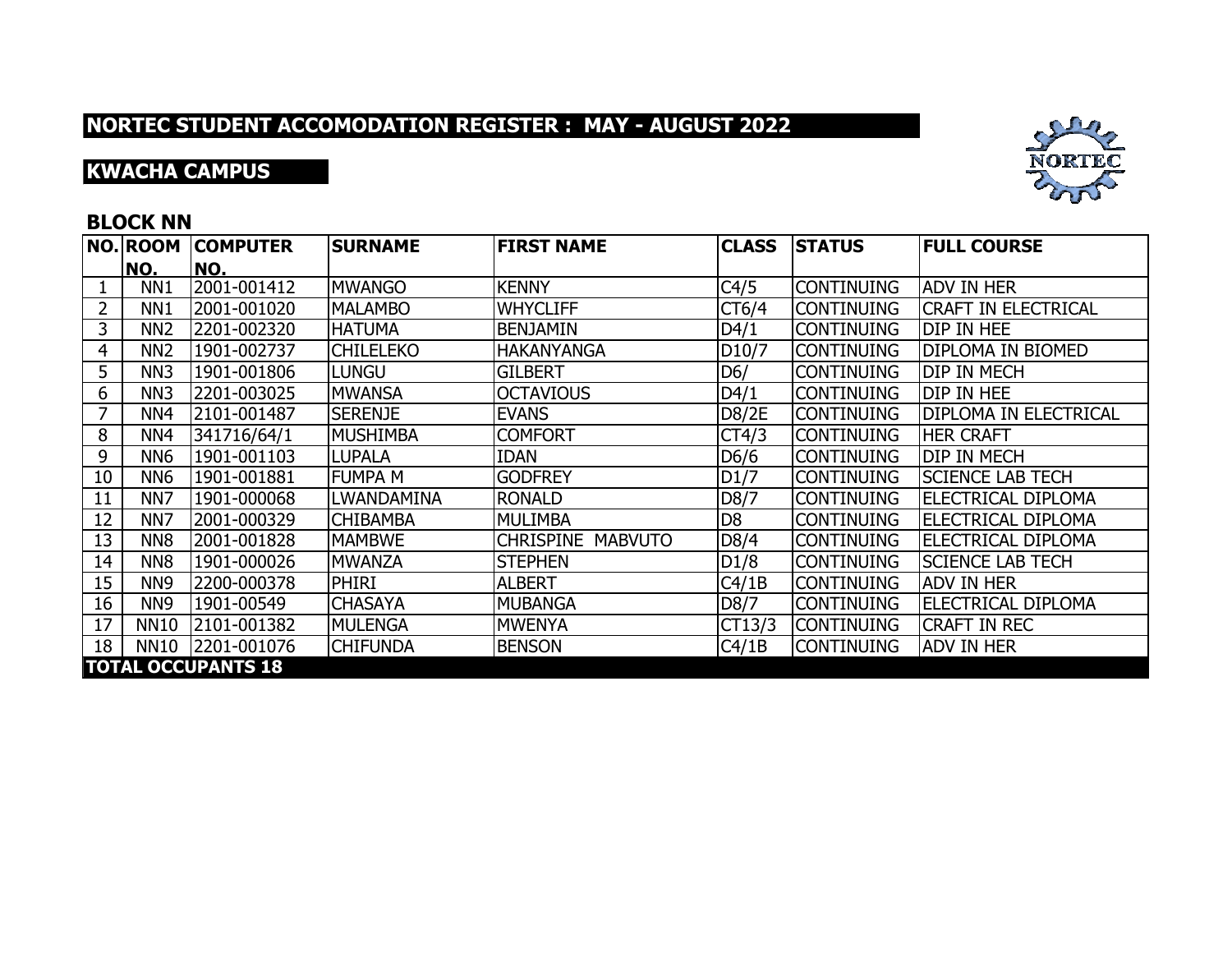## **KWACHA CAMPUS**



### **BLOCK OO**

|    | <b>NO.ROOM</b>            | <b>COMPUTER</b> | <b>SURNAME</b>   | <b>FIRST NAME</b>      | <b>CLASS</b>   | <b>STATUS</b>      | <b>FULL COURSE</b>           |  |  |
|----|---------------------------|-----------------|------------------|------------------------|----------------|--------------------|------------------------------|--|--|
|    | NO.                       | NO.             |                  |                        |                |                    |                              |  |  |
|    | 001                       | 1901-001232     | <b>MBANGWETA</b> | <b>ALFRED</b>          | D1/7           | <b>CONTINUING</b>  | <b>SCIENCE LAB TECH</b>      |  |  |
|    | 001                       | 2101-001947     | <b>MWANZA</b>    | <b>DALITSO</b>         | D8/3           | <b>CONTINUING</b>  | <b>DIPLOMA ELECTRICAL</b>    |  |  |
| 3  | 002                       | 2101-002332     | <b>SEKOPO</b>    | <b>MUTHUSI</b>         | TRADE          | <b>CONTINUING</b>  | <b>TRADE CERT IN MECH</b>    |  |  |
| 4  | <b>OO2</b>                | 2001-000330     | <b>MWAKUMA</b>   | <b>MOSES</b>           | D8/4           | <b>CONTINUING</b>  | <b>DIPLOMA IN ELECTRICAL</b> |  |  |
| 5  | 003                       | 1901-000780     | <b>MUMA</b>      | <b>MPUNDU</b>          | D8/6           | <b>CONTINUING</b>  | <b>DIPLOMA IN ELECTRICAL</b> |  |  |
| 6  | 003                       | 1901-001361     | <b>DAKA</b>      | <b>ENOCK CHILEMBWE</b> | D6/6           | <b>CONTINUING</b>  | <b>DIP IN MECH</b>           |  |  |
|    | <b>OO4</b>                | 2001-002000     | <b>ZIMBA</b>     | <b>EMMANUEL</b>        | D3/3           | <b>CONTINUING</b>  | <b>AUTOMOTIVE DIPLOMA</b>    |  |  |
| 8  | <b>OO4</b>                | 1301-000905     | ZULU             | <b>KEZIAS</b>          | D3/5           | <b>CONTINUING</b>  | <b>AUTOMOTIVE DIPLOMA</b>    |  |  |
| 9  | OO6                       | 2101-002427     | <b>KANYANTA</b>  | <b>LAMECK</b>          | D10/1          | <b>CONTINUING</b>  | <b>DIPLOMA IN BIOMED</b>     |  |  |
| 10 | <b>OO6</b>                | 2001-001963     | <b>SAMAMA</b>    | <b>K.MALREA</b>        |                | CT4/54A CONTINUING | <b>CRAFT HER</b>             |  |  |
| 11 | 007                       | 2201-002082     | <b>NYONDO</b>    | <b>HARRISON</b>        | CT4/1          | <b>CONTINUING</b>  | <b>CRAFT HER</b>             |  |  |
| 12 | 007                       | 2201-002081     | <b>NYONDO</b>    | <b>JACKSON</b>         | CT4/1          | <b>CONTINUING</b>  | <b>CRAFT HER</b>             |  |  |
| 13 | <b>OO8</b>                | 2101-000053     | <b>LUMINA</b>    | <b>KEAGAN</b>          | D1/3           | <b>CONTINUING</b>  | <b>SCIENCE LAB TECH</b>      |  |  |
| 14 | <b>OO8</b>                | 2001-001308     | <b>MWENYA</b>    | <b>CHOLA</b>           | D8/3           | <b>CONTINUING</b>  | <b>DIPLOMA IN ELECTRICAL</b> |  |  |
| 15 | OO9                       | 2201-002418     | <b>BWALYA</b>    | <b>JUSTINE</b>         | D1/1           | <b>CONTINUING</b>  | <b>SCIENCE LAB TECH</b>      |  |  |
| 16 | OO9                       | 1901-000165     | <b>CHABALA</b>   | <b>LONGWE</b>          | D6/6           | <b>CONTINUING</b>  | <b>DIP IN MECH</b>           |  |  |
| 17 | 0010                      | 20-01-000851    | <b>MOOMBA</b>    | <b>JOSEPH</b>          | D8/6           | <b>CONTINUING</b>  | <b>DIPLOMA IN ELECTRICAL</b> |  |  |
| 18 | 0010                      | 1901-001365     | MATHIMULA        | <b>SHADRECK</b>        | D <sub>8</sub> | <b>CONTINUING</b>  | DIPLOMA IN ELECTRICAL        |  |  |
|    | <b>TOTAL OCCUPANTS 18</b> |                 |                  |                        |                |                    |                              |  |  |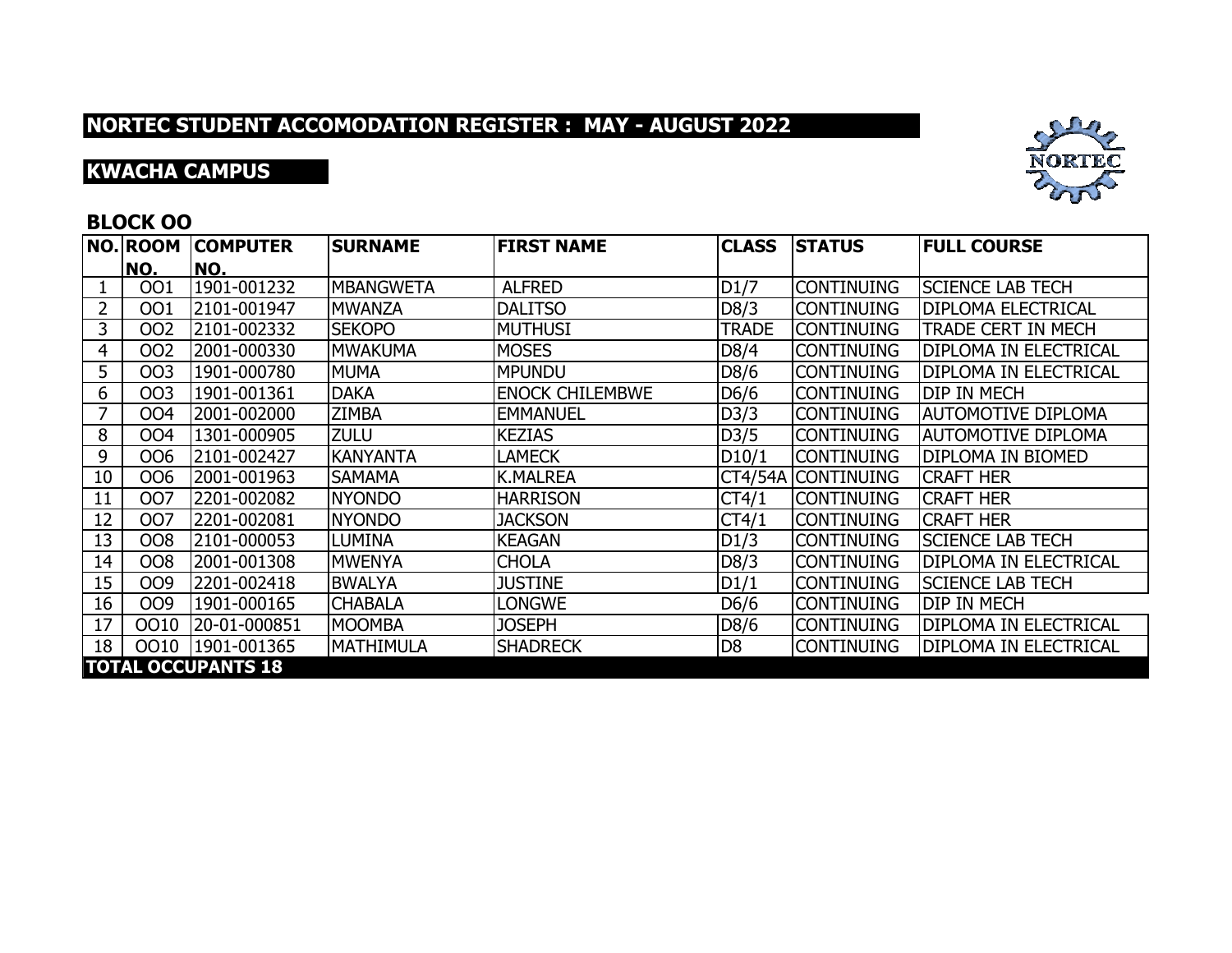## **KWACHA CAMPUS**



### **BLOCK PP**

|    | NO. ROOM                  | <b>COMPUTER</b> | <b>SURNAME</b>   | <b>FIRST NAME</b> | <b>CLASS</b>   | <b>STATUS</b>     | <b>FULL COURSE</b>        |  |  |
|----|---------------------------|-----------------|------------------|-------------------|----------------|-------------------|---------------------------|--|--|
|    | NO.                       | NO.             |                  |                   |                |                   |                           |  |  |
|    | PP <sub>1</sub>           | 1901-000540     | <b>PHIRI</b>     | MWANZA GIDION     | D8/8           | <b>CONTINUING</b> | <b>DIPLOMA ELECTRICAL</b> |  |  |
| 2  | PP <sub>1</sub>           | 2101-000319     | <b>SIMWAWA</b>   | <b>MABIN</b>      | D4/1           | <b>CONTINUING</b> | DIP IN HEE                |  |  |
| 3  | PP <sub>2</sub>           | 2001-0002110    | <b>MUWEME</b>    | <b>MICHEAL</b>    | D8/3           | <b>CONTINUING</b> | <b>DIPLOMA ELECTRICAL</b> |  |  |
| 4  | PP <sub>2</sub>           | 2101-001846     | <b>CHITEMBO</b>  | <b>CHANDA</b>     | D1/2           | <b>CONTINUING</b> | <b>SCIENCE LAB TECH</b>   |  |  |
| 5  | PP <sub>3</sub>           | 2201-000038     | <b>MTONGA</b>    | <b>SAINT</b>      | D8/1           | <b>CONTINUING</b> | <b>DIPLOMA ELECTRICAL</b> |  |  |
| 6  | PP <sub>3</sub>           | 1901-002724     | <b>CHINGAIPE</b> | <b>SHADRECK</b>   | D10/3          | <b>CONTINUING</b> | <b>DIPLOMA IN BIOMED</b>  |  |  |
| 7  | PP4                       | 1901-000096     | <b>PROTASHO</b>  | <b>BAMUEL</b>     | D <sub>8</sub> | <b>CONTINUING</b> | IDIPLOMA IN BIOMED        |  |  |
| 8  | PP <sub>4</sub>           | 2201-001215     | <b>MABO</b>      | <b>ELISHA</b>     | D8/1           | <b>CONTINUING</b> | <b>DIPLOMA ELECTRICAL</b> |  |  |
| 9  | PP <sub>6</sub>           | 2201-000728     | <b>TEMBO</b>     | <b>BROWN</b>      | D4/1           | <b>CONTINUING</b> | <b>DIPLOMA IN HEE</b>     |  |  |
| 10 | PP <sub>6</sub>           | 1901-000364     | <b>CHILESHE</b>  | <b>PITALA</b>     | D8/7           | <b>CONTINUING</b> | <b>DIPLOMA ELECTRICAL</b> |  |  |
| 11 | PP7                       | 1901-002493     | <b>DAKA</b>      | <b>KONDWANI</b>   | C8/4           | <b>CONTINUING</b> | <b>MECH TECH</b>          |  |  |
| 12 | PP7                       | 2101-002298     | <b>SIMWANZA</b>  | <b>WILSON</b>     | D8/4           | <b>CONTINUING</b> | <b>DIPLOMA ELECTRICAL</b> |  |  |
| 13 | PP <sub>8</sub>           | 1901-000268     | <b>MALUBA</b>    | <b>PHILIP</b>     | D6/6           | <b>CONTINUING</b> | <b>DIP IN MECH</b>        |  |  |
| 14 | PP <sub>8</sub>           | 1901-000063     | <b>KANYANGA</b>  | <b>BENSON</b>     | D8/6           | <b>CONTINUING</b> | <b>DIPLOMA ELECTRICAL</b> |  |  |
| 15 | PP <sub>9</sub>           | 2001-000739     | <b>CHINOYA K</b> | <b>ESTONE</b>     | C8/6           | <b>CONTINUING</b> | <b>ADV CERT IN MECH</b>   |  |  |
| 16 | PP <sub>9</sub>           | 2201--002425    | <b>MBALE</b>     | <b>TERRY</b>      | D1/1           | <b>CONTINUING</b> | <b>SCIENCE LAB TECH</b>   |  |  |
| 17 | <b>PP10</b>               | 2101-000203     | <b>MUKUNTA</b>   | <b>REX</b>        | D8/4           | <b>CONTINUING</b> | <b>DIPLOMA ELECTRICAL</b> |  |  |
| 18 | <b>PP10</b>               | 2201-000888     | <b>SAJI</b>      | <b>SAVIOUR</b>    | D1/1           | <b>CONTINUING</b> | <b>SCIENCE LAB TECH</b>   |  |  |
|    | <b>TOTAL OCCUPANTS 18</b> |                 |                  |                   |                |                   |                           |  |  |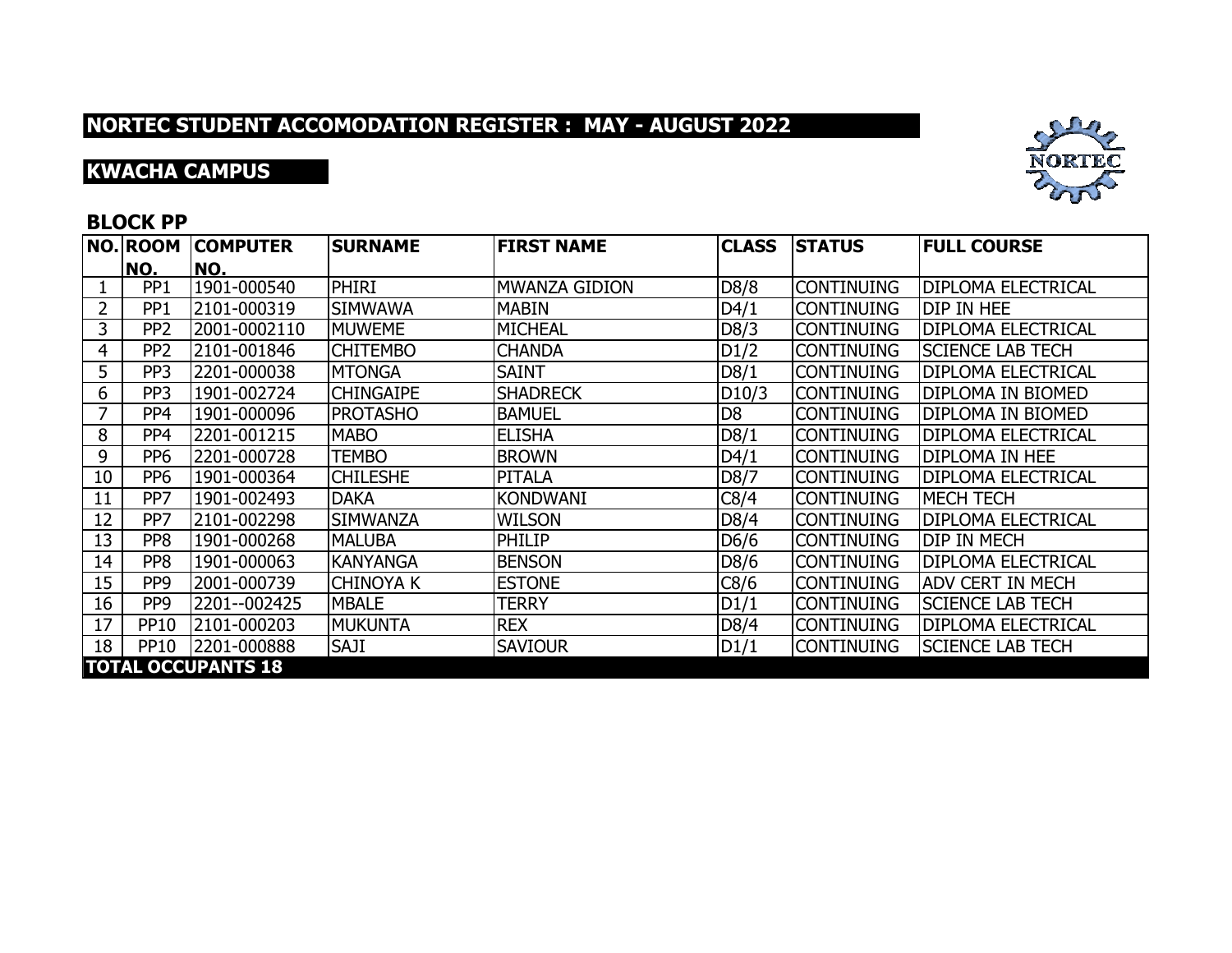## **KWACHA CAMPUS**



### **BLOCK QQ**

|    | NO. ROOM        | <b>COMPUTER</b>           | <b>SURNAME</b>   | <b>FIRST NAME</b>         | <b>CLASS</b> | <b>STATUS</b>     | <b>FULL COURSE</b>            |
|----|-----------------|---------------------------|------------------|---------------------------|--------------|-------------------|-------------------------------|
|    | NO.             | NO.                       |                  |                           |              |                   |                               |
|    | QQ1             | 580106/67/1               | <b>CHAPEWA</b>   | <b>MULENGA</b>            | D4/1         | <b>CONTINUING</b> | <b>DIPLOMA IN HEE</b>         |
| 2  | QQ1             | 2101-000224               | <b>MWANSA</b>    | <b>GODWIN</b>             | D8/3         | <b>CONTINUING</b> | <b>DIPLOMA ELECTRICAL</b>     |
| 3  | QQ <sub>2</sub> | 2101-000031               | <b>CHOLA</b>     | <b>JOSEPH</b>             | D1/2B        | <b>CONTINUING</b> | <b>SCIENCE LAB TECH</b>       |
| 4  | QQ <sub>2</sub> | 1901-000786               | <b>MALUNDU</b>   | <b>JOSHUA</b>             | D8/6         | <b>CONTINUING</b> | <b>DIPLOMA IN ELECTRICAL</b>  |
| 5  | QQ3             | 1901-000459               | <b>KAWANGU</b>   | <b>JOHN</b>               | <b>D8/6F</b> | <b>CONTINUING</b> | <b>DIPLOMA IN ELECTRICAL</b>  |
| 6  | QQ3             | 478955/61/1               | <b>GERSHOM</b>   | <b>MULENGA KASONGO</b>    | D4/7         | <b>CONTINUING</b> | <b>DIPLOMA IN HEE</b>         |
| 7  | QQ4             | 2201-002854               | <b>CHIFUNDA</b>  | <b>ABRAHAM SIMBULE</b>    | C8/1         | <b>CONTINUING</b> | <b>ADV CERT IN MECH</b>       |
| 8  | QQ4             | 2001-001599               | YONA             | <b>BRIAN</b>              | <b>D8/7A</b> | <b>CONTINUING</b> | <b>DIPLOMA IN ELECTRICAL</b>  |
| 9  | QQ6             | 1901-001837               | <b>MWILA</b>     | <b>KELVIN</b>             | <b>D8/7A</b> | <b>CONTINUING</b> | <b>DIPLOMA IN ELECTRICAL</b>  |
| 10 | QQ6             | 2101-002135               | <b>NYONDO</b>    | <b>LUCKY</b>              | D8/2D        | <b>CONTINUING</b> | <b>DIPLOMA IN ELECTRICAL</b>  |
| 11 | QQ7             | 22091-003056              | <b>KANGWA</b>    | <b>CHIMFWEMBE STEWARD</b> | D4/1         | <b>CONTINUING</b> | <b>DIPLOMA IN HEE</b>         |
| 12 | QQ7             | 2001-000297               | <b>SIMFUKWE</b>  | <b>NIZA</b>               | <b>D8/7A</b> | <b>CONTINUING</b> | <b>DIPLOMA ELECTRICAL</b>     |
| 13 | QQ8             | 2101-000206               | <b>MULENGA</b>   | <b>NICK</b>               | D8/4         | <b>CONTINUING</b> | <b>DIPLOMA ELECTRICAL</b>     |
| 14 | QQ8             | 2101-001603               | <b>SAKAMBUTA</b> | <b>MODECAI</b>            | D4/2         | <b>CONTINUING</b> | <b>DIP IN HEE</b>             |
| 15 | QQ9             | 2201-002158               | <b>BANDA</b>     | <b>ROBBY</b>              | D3/1         | <b>CONTINUING</b> | <b>DIPLOMA IN AUTO</b>        |
| 16 | QQ9             | 1901-000656               | <b>MITI</b>      | ABIA                      | D3/6         | <b>CONTINUING</b> | DIPLOMA IN AUTO               |
| 17 | QQ10            | 2001-001670               | <b>SILITONGO</b> | <b>RICHARD</b>            | <b>D8/7A</b> | <b>CONTINUING</b> | <b>DIPLOMA IN SCIENCE LAB</b> |
| 18 | QQ10            | 2101-001219               | <b>SAMU</b>      | <b>SETH</b>               | CT2/3        | <b>CONTINUING</b> | <b>CRAFT IN AUTO</b>          |
|    |                 | <b>TOTAL OCCUPANTS 18</b> |                  |                           |              |                   |                               |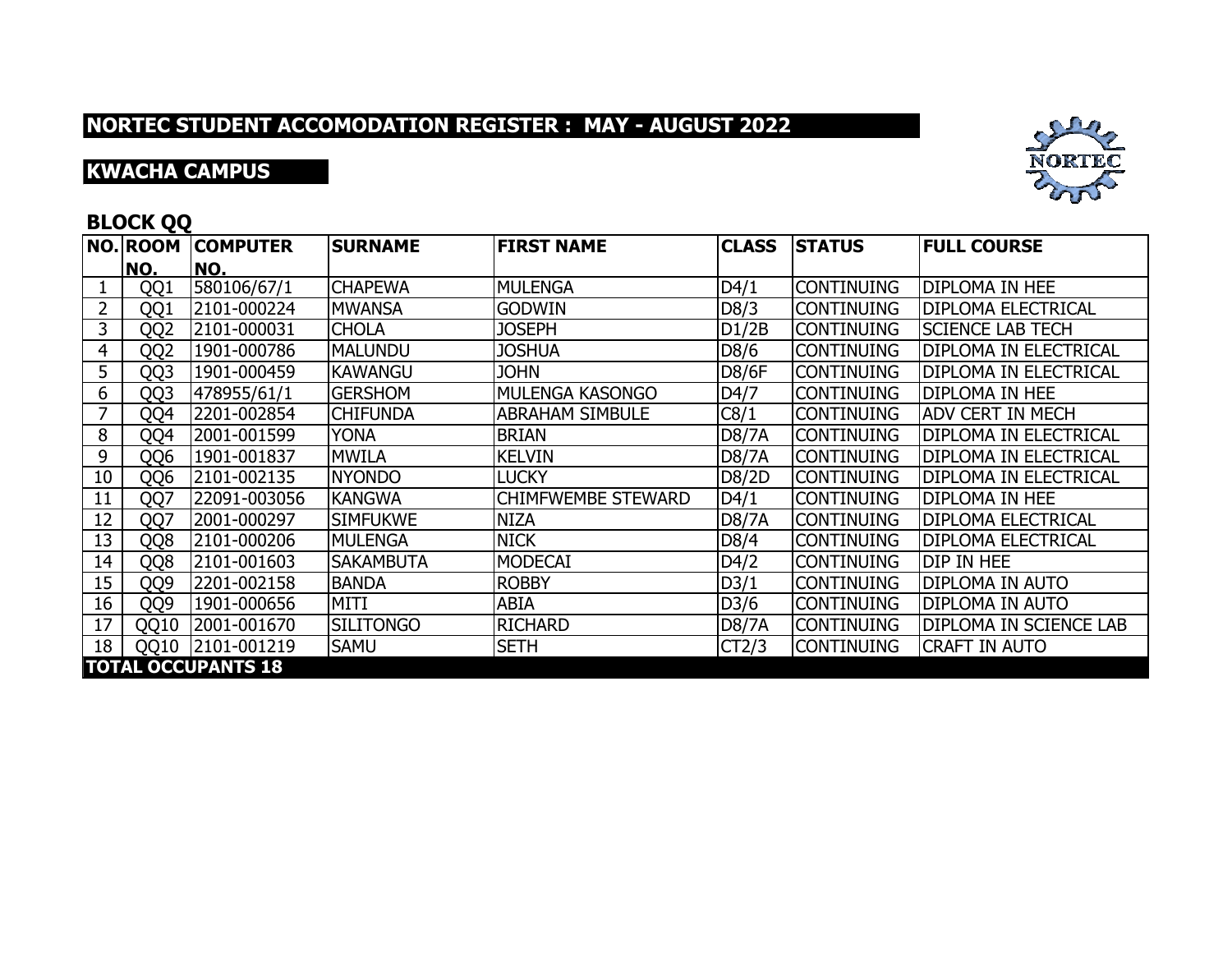## **KWACHA CAMPUS**



### **BLOCK RR**

|    | NO. ROOM                  | <b>COMPUTER</b> | <b>SURNAME</b>   | <b>FIRST NAME</b>    | <b>CLASS</b>       | <b>STATUS</b>      | <b>FULL COURSE</b>           |  |  |
|----|---------------------------|-----------------|------------------|----------------------|--------------------|--------------------|------------------------------|--|--|
|    | NO.                       | NO.             |                  |                      |                    |                    |                              |  |  |
|    | RR1                       | 2201-000581     | <b>MWINGA</b>    | <b>KELVIN</b>        | D1/4               | <b>CONTINUING</b>  | DIP IN HEE                   |  |  |
| 2  | RR1                       | 214528/91/1     | <b>SIMPUNGWE</b> | <b>ISAAC</b>         | D8/7               | <b>CONTINUING</b>  | IDIPLOMA IN ELECTRICAL       |  |  |
| 3  | RR <sub>2</sub>           | 2001-000435     | <b>MUKUKA</b>    | <b>GERSHOM</b>       | C8                 | <b>CONTINUING</b>  | <b>ADV CERT IN MECH</b>      |  |  |
| 4  | RR <sub>2</sub>           | 289486/63/1     | <b>CHIMBA</b>    | <b>IBACK</b>         | D4/1               | <b>CONTINUING</b>  | DIP IN HEE                   |  |  |
| 5  | RR <sub>3</sub>           | 2101-000128     | TEYA             | <b>PRINCE</b>        | D1/4               | <b>CONTINUING</b>  | DIPLOMA IN SCIENCE LAB       |  |  |
| 6  | RR3                       | 2101-000652     | <b>SAMBAKO</b>   | <b>REUBEN</b>        | D6/4               | icontinuing        | <b>DIP IN MECH</b>           |  |  |
| 7  | RR4                       | 2101-001069     | <b>MUKISI</b>    | <b>SAMUEL</b>        | D8/4               | <b>CONTINUING</b>  | IDIPLOMA IN ELECTRICAL       |  |  |
| 8  | RR4                       | 2201-001957     | <b>CHIPANDWE</b> | <b>JOSEPH</b>        | CT13               | <b>CONTINUING</b>  | <b>RAC</b>                   |  |  |
| 9  | RR <sub>6</sub>           | 2201-001576     | <b>MAPALA</b>    | <b>NATHAN</b>        | D8/1               | <b>CONTINUING</b>  | <b>DIPLOMA IN ELECTRICAL</b> |  |  |
| 10 | RR <sub>6</sub>           | 2101-002535     | <b>CHANGWE</b>   | <b>MPUNDU SYDNEY</b> | D <sub>10</sub> /2 | <b>ICONTINUING</b> | DIP IN BIOM                  |  |  |
| 11 | RR7                       | 2201-001673     | <b>SINSUNGWE</b> | NIZA GERSHOM         | D1/8               | <b>CONTINUING</b>  | <b>DIPLOMA IN ELECTRICAL</b> |  |  |
| 12 | RR7                       | 2001-001341     | <b>NDEMENA</b>   | <b>SAVIOUR</b>       | CT4/6              | <b>CONTINUING</b>  | <b>CRAFT IN HER</b>          |  |  |
| 13 | RR8                       | 2001-000543     | <b>JESSY</b>     | <b>MPUPULWA</b>      |                    | <b>CONTINUING</b>  | <b>DIPLOMA IN ELECTRICAL</b> |  |  |
| 14 | RR8                       | 1901-000205     | <b>MISHECK</b>   | <b>NJOVU</b>         | D6/7               | <b>CONTINUING</b>  | <b>DIPLOMA IN MECH</b>       |  |  |
| 15 | RR <sub>9</sub>           | 1901-002200     | <b>MATIPA</b>    | IMWAMBA CLEMENT      | D8/7               | <b>CONTINUING</b>  | <b>DIPLOMA IN ELECTRICAL</b> |  |  |
| 16 | RR <sub>9</sub>           | 2201-001936     | <b>BANDA</b>     | <b>EMMANUEL</b>      | D8/1               | <b>CONTINUING</b>  | <b>DIPLOMA IN ELECTRICAL</b> |  |  |
| 17 | <b>RR10</b>               | 2201-000065     | <b>KATEBE</b>    | <b>BLESSINGS</b>     | C8/1               | <b>CONTINUING</b>  | <b>ADV CERT IN MECH</b>      |  |  |
| 18 | <b>RR10</b>               | 2101-000991     | YANGU            | <b>JOSEPH</b>        | CT4/2              | <b>CONTINUING</b>  | <b>CRAFT HER</b>             |  |  |
|    | <b>TOTAL OCCUPANTS 18</b> |                 |                  |                      |                    |                    |                              |  |  |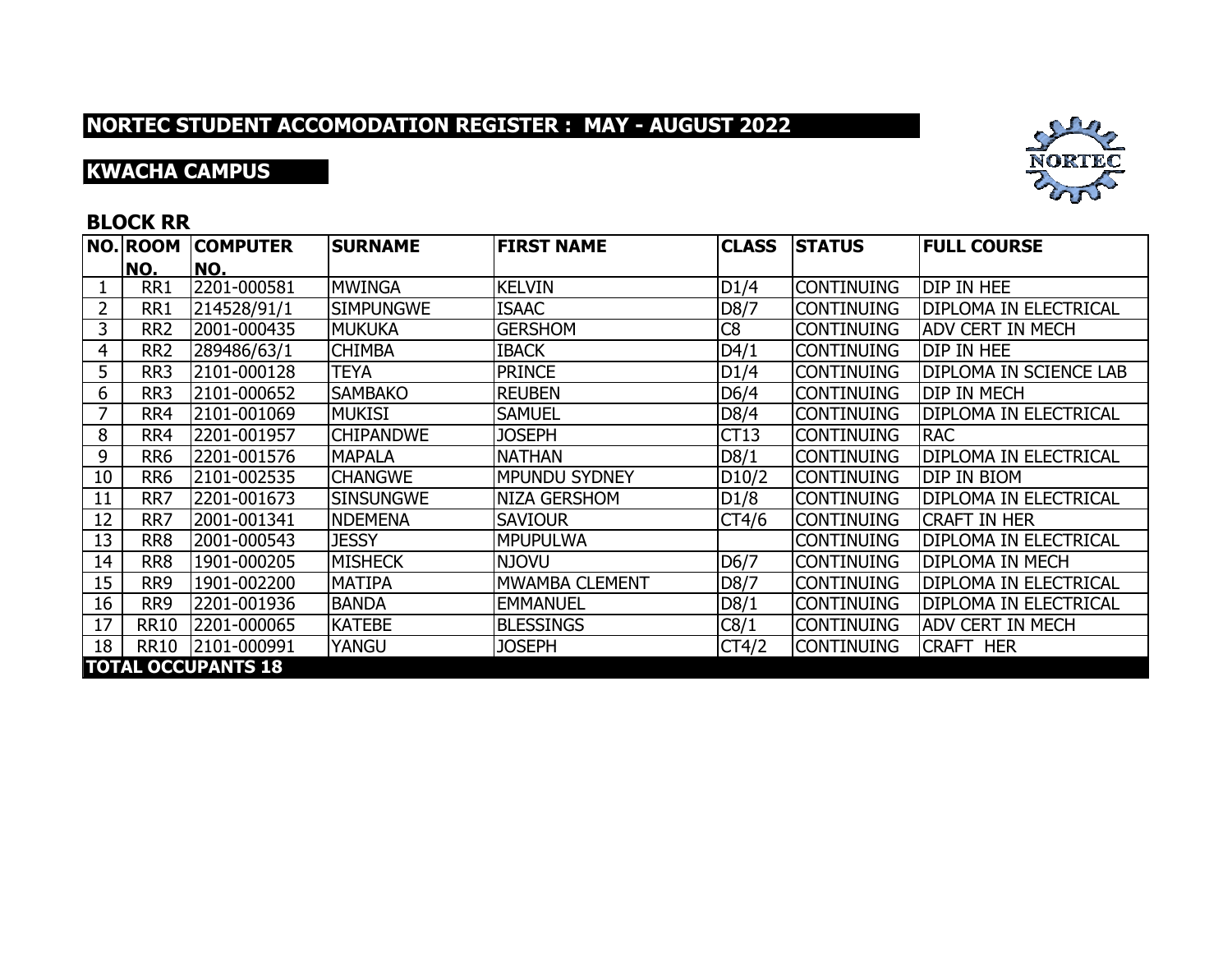## **KWACHA CAMPUS**



### **BLOCK SS**

|    | <b>NO.ROOM</b>            | <b>COMPUTER</b> | <b>SURNAME</b>    | <b>FIRST NAME</b>       | <b>CLASS</b> | <b>STATUS</b>     | <b>FULL COURSE</b>            |  |  |
|----|---------------------------|-----------------|-------------------|-------------------------|--------------|-------------------|-------------------------------|--|--|
|    | NO.                       | NO.             |                   |                         |              |                   |                               |  |  |
|    | SS <sub>1</sub>           | 2201-001224     | <b>MWILA</b>      | <b>DOBSON</b>           | D3/1         | <b>CONTINUING</b> | DIP IN AUTO                   |  |  |
|    | SS <sub>1</sub>           | 2001-001950     | <b>NSAMA</b>      | <b>GODSON KASENGELE</b> | C4/4         | <b>CONTINUING</b> | <b>ADV CRT IN HER</b>         |  |  |
| 3  | SS <sub>2</sub>           | 2001-000154     | MULENGA           | <b>EMMANUEL</b>         | D1/5         | <b>CONTINUING</b> | <b>DIPLOMA IN SCEINCE LAB</b> |  |  |
| 4  | SS <sub>2</sub>           | 2201-000358     | <b>MUMBA</b>      | <b>KELLY</b>            | D4/1         | <b>CONTINUING</b> | <b>CONTINUING</b>             |  |  |
| 5  | SS <sub>3</sub>           | 1901-002146     | <b>MAPULANGA</b>  | <b>HOPKINGS</b>         | D8/6         | <b>CONTINUING</b> | Idiploma in Electrical        |  |  |
| 6  | SS <sub>3</sub>           | 2101-000035     | <b>JILOWA</b>     | <b>HONEST</b>           | D1/4         | <b>CONTINUING</b> | DIPLOMA IN SCEINCE LAB        |  |  |
|    | SS4                       | 2201-01555      | <b>MBINJAMBA</b>  | <b>EDDIE</b>            | CT8/2        | <b>CONTINUING</b> | <b>CRAFT IN MECH FITTING</b>  |  |  |
| 8  | SS <sub>4</sub>           | 2101-000750     | <b>SHABUKALI</b>  | <b>EDISON</b>           | D3/4         | <b>CONTINUING</b> | <b>DIP IN AUTO</b>            |  |  |
| 9  | SS <sub>6</sub>           | 795957/10/10/1  | <b>LUPIYA</b>     | <b>CHIYABA</b>          | D8/1         | <b>CONTINUING</b> | IDIPLOMA IN ELECTRICAL        |  |  |
| 10 | SS <sub>6</sub>           | 2201-001492     | <b>SHABASANGA</b> | <b>SYDNEY</b>           | D4/1         | <b>CONTINUING</b> | <b>DIPLOMA HEE</b>            |  |  |
| 11 | SS7                       | 2201-001667     | <b>NDALAMA</b>    | <b>ATKINS</b>           | D8/1         | <b>CONTINUING</b> | <b>DIPLOMA IN ELECTRICAL</b>  |  |  |
| 12 | SS7                       | 2101-001741     | <b>KASUBA</b>     | <b>DOROUN K</b>         | D1/2         | <b>CONTINUING</b> | <b>SCIENCE LAB TECH</b>       |  |  |
| 13 | SS <sub>8</sub>           | 1901-000549     | <b>MUBANGA</b>    | <b>CHASAYA</b>          | D8/6         | <b>CONTINUING</b> | <b>DIPLOMA IN ELECTRICAL</b>  |  |  |
| 14 | SS <sub>8</sub>           | 2201-002776     | <b>SIKANYIKA</b>  | <b>AUSTINE</b>          | C4/1         | <b>CONTINUING</b> | IADV CRT IN HER               |  |  |
| 15 | SS9                       | 1901-00808      | <b>CHITENDE</b>   | <b>JOEL</b>             | D1/7         | <b>CONTINUING</b> | <b>SCIENCE LAB TECH</b>       |  |  |
| 16 | SS9                       | 2201-002676     | <b>CLYNG</b>      | <b>CHAMB</b>            | <b>HER</b>   | <b>CONTINUING</b> | <b>HER</b>                    |  |  |
| 17 | <b>SS10</b>               | 2201-001613     | <b>CHISHIMBA</b>  | <b>JUSTINE</b>          | CT4/1        | <b>CONTINUING</b> | <b>CRAFT IN HER</b>           |  |  |
| 18 | <b>SS10</b>               | 2101-000128     | <b>CHISULO</b>    | <b>JIMMY</b>            | D1/          | <b>CONTINUING</b> | <b>SCIENCE LAB TECH</b>       |  |  |
|    | <b>TOTAL OCCUPANTS 18</b> |                 |                   |                         |              |                   |                               |  |  |